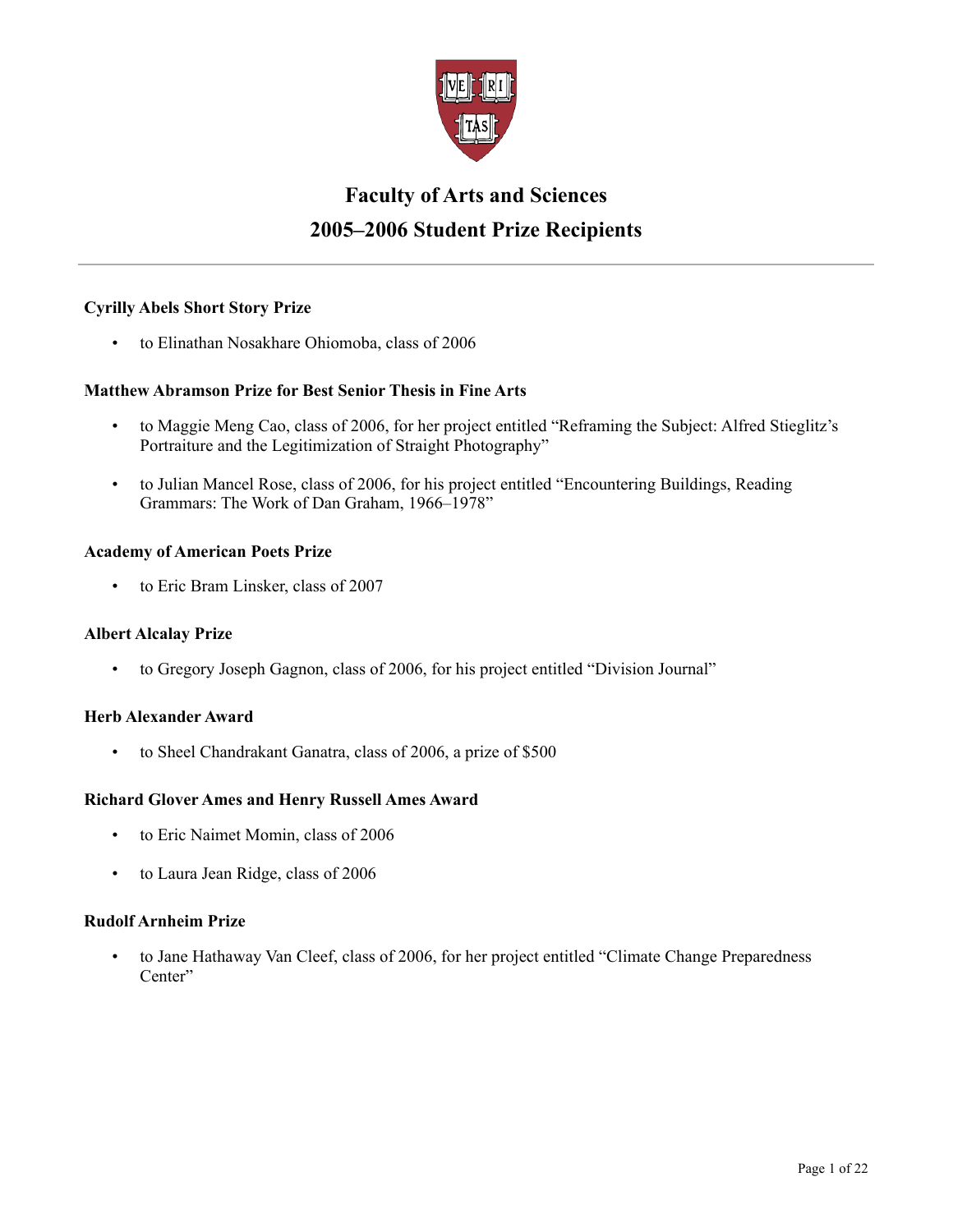# **William Harris Arnold and Gertrude Weld Arnold Prize**

- to Erika Mary Boeckeler, G8, for her project entitled "Performative Alphabet: Geofroy Tory's 'Champ Fleury' and the Future of Artist's Books"
- to Hannah Sullivan, G3, for her project entitled "Yeat's Towers: Nostalgia, Cultural Tourism, and the Facsimile Edition"
- to Zoe Frances Trodd, G4, for her project entitled "Collecting Women: Women-Readers and the Nineteenth-Century American Archive"

## **Santo J. Aurelio Prize**

to Elizabeth Veronica McNeil, A.L.B. '06, a prize of \$1,500

## **Joseph L. Barrett Award**

- to Margaret Camilla Dahlin Barusch, class of 2006
- to John Henderson Jernigan, class of 2006
- to James Richard Pautz, class of 2006

## **Helen Choate Bell Prize**

- to Galena Eduardova Hashhozheva, G2, for her project entitled "Infantilizing the Semiotic in Stein and Klee"
- to Sharon Louise Howell, Ph.D. '06, for her project entitled "Specks, Stains, and Surplusage: Walt Whitman's Mixed Form"
- to Phoebe Francesca Putnam, G4, for her project entitled "'Shall I uncrumple this much-crumpled thing?' Wallace Stevens Poetics of Sequence in *Sea Surface Full of Clouds*"
- to Laura Thiemann Scales, Ph.D. '06, for her project entitled "Henry James and the Art of Self-Possession"
- to Victoria Lynn Sprow, class of 2006, for her project entitled "Americanizing Christian Scripture: 'The Church in Wilderness' and the Nation's Lost Utopia"
- to Hannah Sullivan, G3, for her project entitled "Henry James and the End of the Middle Years"
- to Olga Yurievna Voronina, G2, for her project entitled "'When a Writer Must Become a Character': Mikhail Kolstov in Hemingway's *For Whom the Bell Tolls*"

#### **James Gordon Bennett Prize**

• to David Ramsey Ferris, class of 2006, a prize of \$2,400 for his project entitled "Queer Legal Analysis"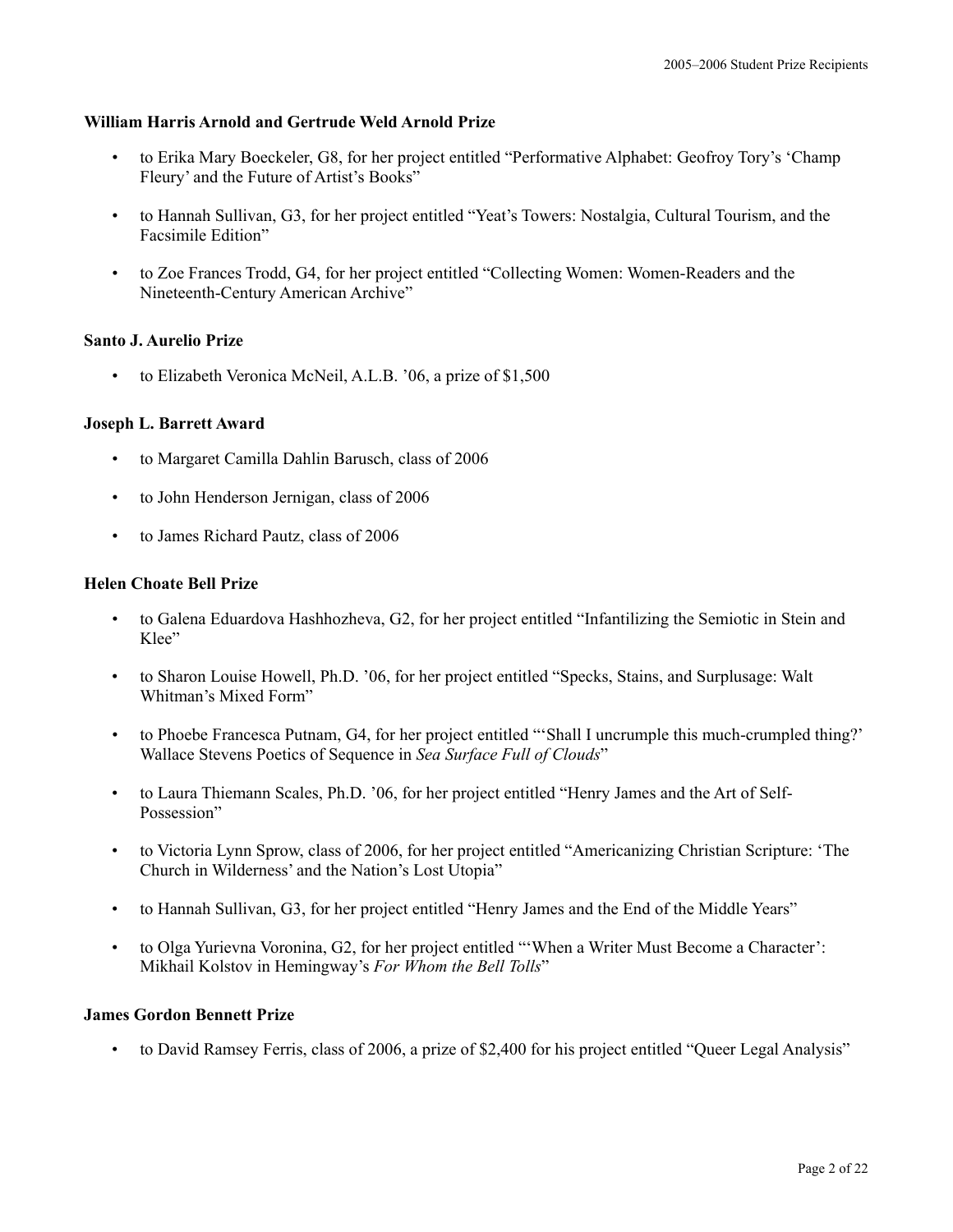# **Philo Sherman Bennett Prize**

• to Luke Medford Appling, class of 2006, a prize of \$900 for his project entitled "From Policy to Politics: The Effect of the Earned Income Tax Credit on Individual and Group Political Participation"

# **Bernhard Blume First-Year Graduate Award**

• to Thomas Herold, G2, a prize of \$1,500

# **Bernhard Blume Second-Year Graduate Award**

to David D. Kim, G6, a prize of \$1,500

# **Bernhard Blume Undergraduate Award**

• to Caitlin Marie Zacharias, class of 2006, a prize of \$500

# **"The Bohemians" (New York Musicians Club) Prize in Composition**

• to Karola Obermueller, G3, a prize of \$2,641.06 for her project entitled "But One Adagio Smile Still Lingers"

# **Derek Bok Public Service Prize**

- to Betty King Cuyugan, CM '06, a prize of \$1,500
- to Siza Mtimbiri, A.L.B. '06, a prize of \$1,000
- to Oliver Orion Wilder-Smith, A.A.E. '06, a prize of \$1,000

# **Francis Boott Prize**

• to Bert Jan Rosalia Van Herck, G1, a prize of \$250 for his project entitled "Six Chansons sur des textes de Maurice Maetterlinck"

# **Boston Ruskin Club Prize**

- to Jason Monroe Crawford, G5, for his project entitled "'Pilgrim's Progress' and the Knowledge of Witty Inventions"
- to Edward Allen MacDuffie, G8, for his project entitled "Entropy and Flowers: The Direction of Energy in Ruskin's Economy"
- to Brandon Rhys Tilley, G5, for his project entitled "'It is no tyme for to studien here': Reinterpreting 'Auctoritas' in the *Clerk's Tale*"
- to Zoe Frances Trodd, G3, for her project entitled "Christ Recrucified: Counter Performances of the Lynching Ritual and the Creation of New Passion Plays within the Protest Tradition"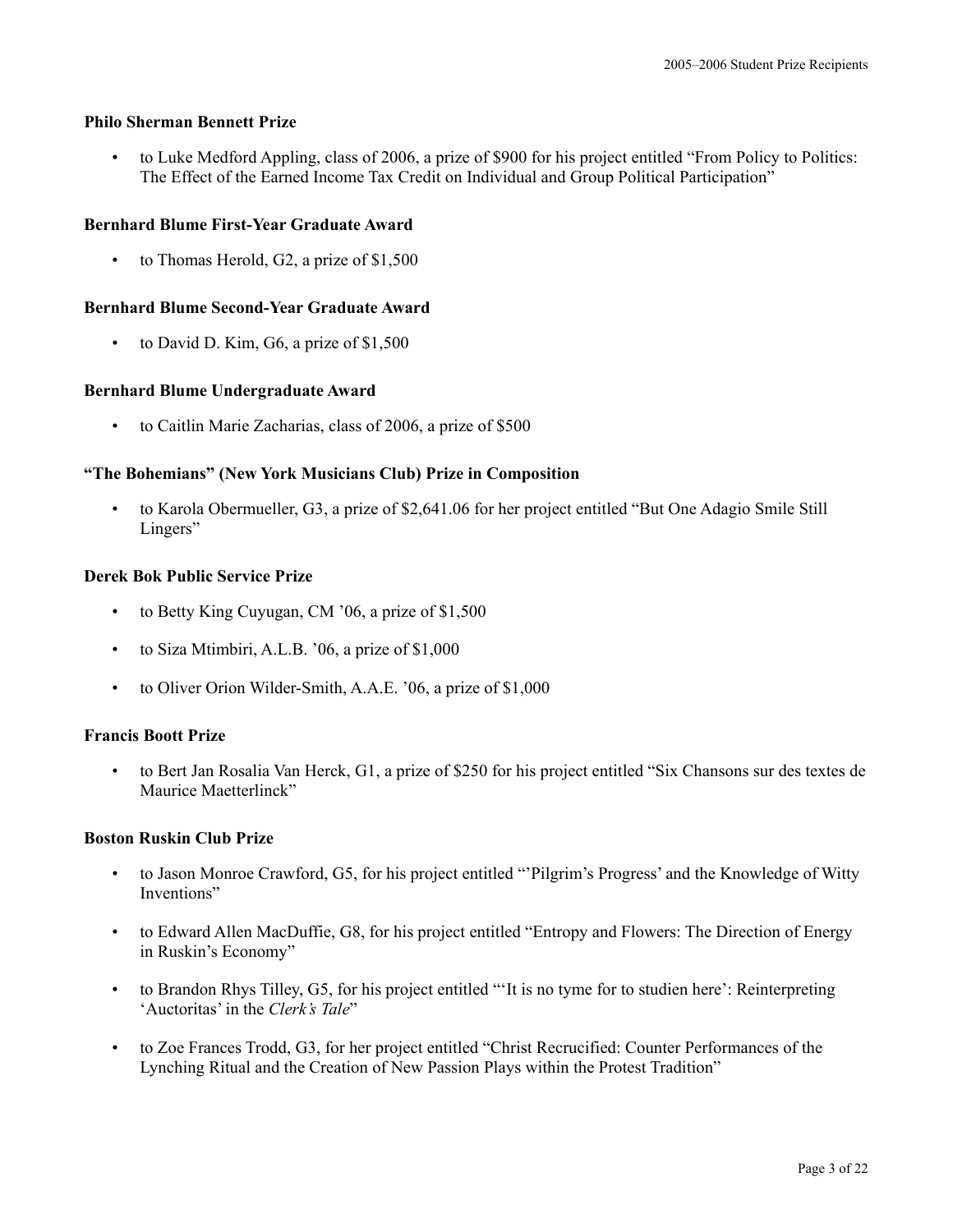# **Bowdoin Prize for Graduate Essays in the English Language**

• to Laura Thiemann Scales, Ph.D. '06, a prize of \$7,500 for her project entitled "Filled with the Spirit: Prophecy and Narration on the Second Great Awakening"

# **Bowdoin Prize for Graduate Composition in Latin**

• to John Kyrin Schafer, G5, a prize of \$4,000 for his project entitled "*ad Sororem Suam Epistula Moralis*"

# **Bowdoin Prize for Graduate Essay in the Natural Sciences**

• to Edward Kerr Faison, M.F.S. '06, a prize of \$7,500 for his project entitled "Extraordinary Accounts of the Common Ragweed"

## **Bowdoin Prize for Undergraduate Essays in the English Language**

- to Heather Laura Brink-Roby, class of 2006, a prize of \$7,500 for her project entitled "'Things out o' natur': *The Mill on the Floss* and the Natural Order"
- to Daniel Benjamin Williams, class of 2006, a prize of \$7,500 for his project entitled "Human Kindness: Animals and Compassionate Attention in J. M. Coetzee's *Disgrace*"

#### **Le Baron Russell Briggs Commencement Prize**

• to Elizabeth Waterton Carlisle, class of 2006, a prize of \$1,000

#### **Francis H. Burr, 1909, Fund**

• to Morgan Stevens Brown, class of 2006

# **Edward M. Chase Prize**

• to Anna Brewer Stilz, Ph.D. '05, a prize of \$5,000 for her project entitled "Squaring the Circle: The Problem of Motivation on Democratic Thought"

#### **David Taggart Clark Prize for the Undergraduate Latin Commencement Oration**

• to Joy Seth Hurd, class of 2006, a prize of \$1,000

#### **John Clive Prize**

to Cara Lynn Lewis, class of 2006, a prize of \$200

# **Colton Award**

• to Morgan Elizabeth Arenson, class of 2006, a prize of \$500 for her project entitled "Breaking Out of a Dream: Vaslav Nijinsky's *L'Apres-midi d'un Faune*, 1912"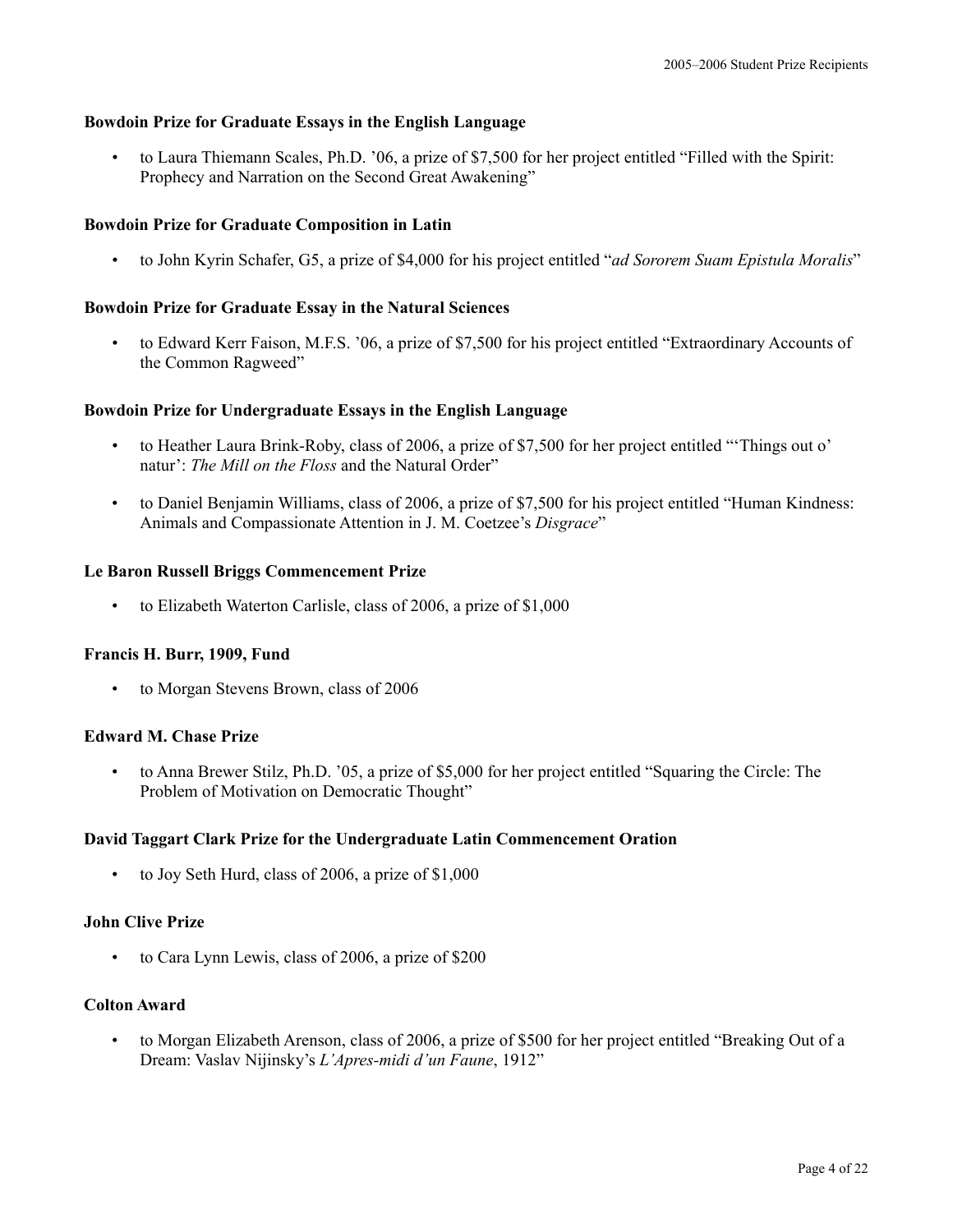## **Coolidge Debating Prizes**

- to Alexander Baier Schwab, class of 2006, a prize of \$2725.87
- to Georgios Nicolaou Theophanous, class of 2006, a prize of \$2725.87

## **Annamae and Allan R. Crite Prize**

- to George Frode, A.L.M. '06, a prize of \$750
- to Catherine Amelia Kreider, A.L.M. '05, a prize of \$1,000

#### **Gerda Richards Crosby Prize in Government**

to Matthew Corey Sullivan, class of 2006, a prize of \$1,000

## **Edward Chandler Cumming Prize**

• to Heather Laura Brink-Roby, class of 2006, a prize of \$3,000 for her project entitled "'Things out o' natur': *The Mill on the Floss* and the Natural Order"

## **David Rockefeller Center for Latin American Studies Thesis Prize in History and Literature**

• to David Anderson Wax, class of 2006, a prize of \$200

# **James A. Davis Prize**

• to Yui Hirohashi, class of 2006, a prize of \$1,500 for her project entitled "Sexual Health Knowledge and Information Networks of Japanese Female High School Students"

# **Dean's Prize for Outstanding A.L.M. Thesis**

- to Daniel Elias, A.L.M. '06, a prize of \$1,000
- to Robert Monro Lennie, A.L.M. '06, a prize of \$1,000
- to Clifford Patrick Lyon, A.L.M. '06, a prize of \$1,000
- to Luke Martin McKneally, A.L.M. '06, a prize of \$1,000
- to Kathleen M. Pike, A.L.M. '06, a prize of \$1,000
- to Jonathan Salz, A.L.M. '06, a prize of \$1,000
- to Kristina Skrine, A.L.M. '06, a prize of \$1,000
- to Tracy Stamos, A.L.M. '06, a prize of \$1,000
- to Chi Yung Yuen, A.L.M. '06, a prize of \$1,000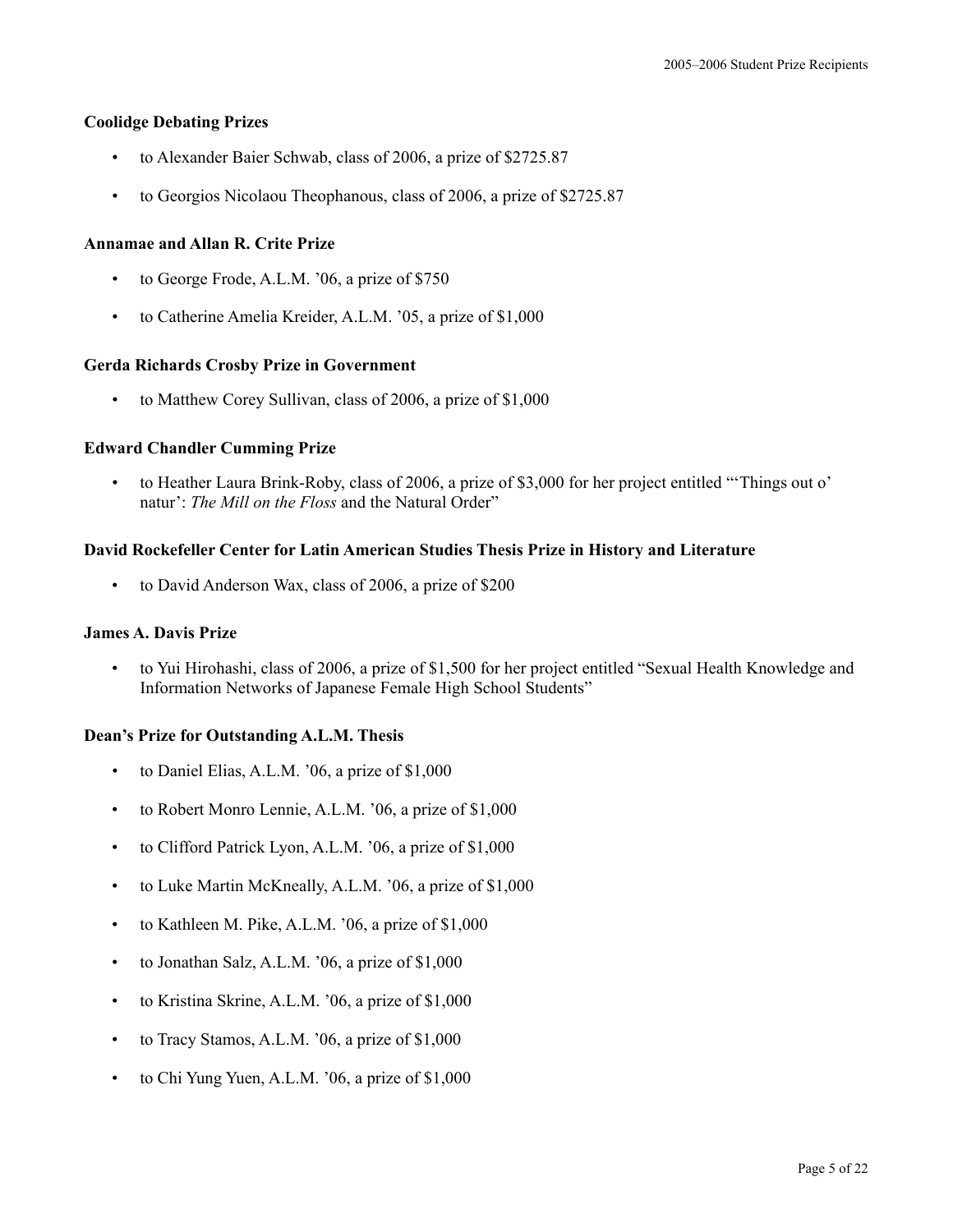## **David Herbert Donald Prize**

• to Jennifer Hope Bennett, class of 2006, a prize of \$500 for her project entitled "More than Skin Deep: Portuguese Labor Importation and the Hawaiian Sugar Industry, 1878–1913"

## **Louise Donovan Award**

• to Zoe Meryl Savitsky, class of 2007, a prize of \$500

# **Edward Eager Memorial Prize**

- to Lucas Alexander Bauer, class of 2006
- to Eleanor Mary Boudreau, class of 2007
- to Ezra Matthew Cohen, class of 2007
- to Sara Joy Culver, class of 2007, for her project entitled "Hot Eats, Cool Treats"
- to William Howard Day Frank, class of 2006, for his project entitled "The Facing Bench"
- to Caleb Pressman Gardner, class of 2006
- to Sarah Gaylin Heyward, class of 2006, for her project entitled "And the Summer Was Over"
- to David Felton Hill, class of 2006, for his project entitled "Mine the Mountains"
- to Lauren Aileen Horowitz, class of 2006, for her project entitled "Imaginary Friends"
- to Nazir Matthew Khan, class of 2005
- to Alexandra Alexandrova Kjuchukova, class of 2008
- to Amy Rebecca Klein, class of 2007
- to Kyle Remey McCarthy, class of 2006, for his project entitled "First Aid"
- to Michael Charles Mitnick, class of 2006
- to Jeff Scott Nagy, class of 2007
- to Daniel Maxwell Pearle, class of 2008
- to Benjamin Levin Purkert, class of 2007
- to Simon Hart Rich, class of 2006, for his project entitled "Everything Cameron"
- to Endria Richardson, class of 2008, for her project entitled "Mostly Sunny"
- to Alexander Jordan Rothman, class of 2007
- to Michael Hays Sanchez, class of 2007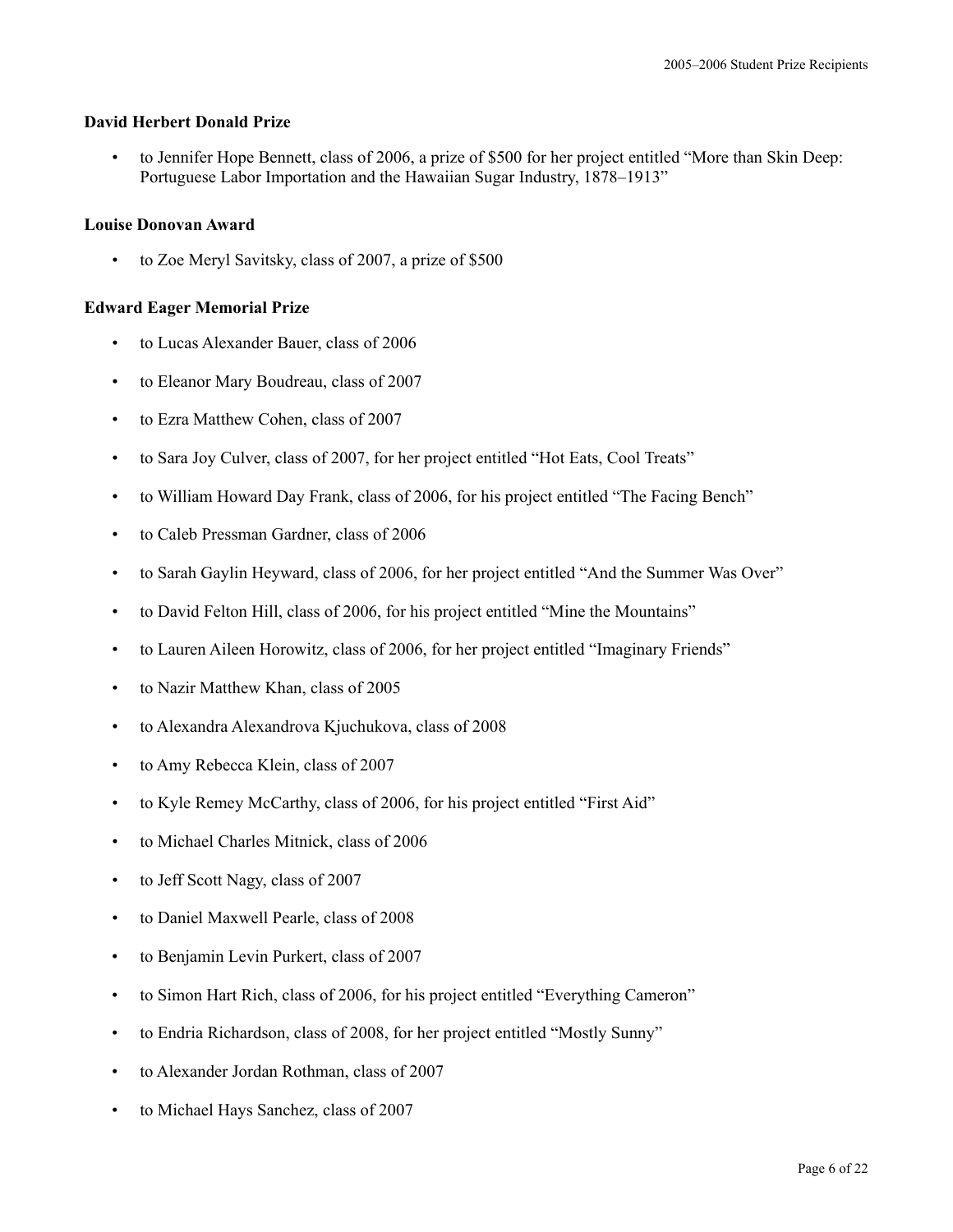- to Anne Christine Sloniker, class of 2006, for her project entitled "Evgeny's Hands"
- to Zachary Sniderman, class of 2009
- to Andrea Tsurumi, class of 2007
- to Yalun Hall Tu, class of 2006
- to Catherine Lin Tung, class of 2007, for her project entitled "A Sense of Danger"
- to Lindsay Kathleen Turner, class of 2007
- to Christopher Henry Van Buren, class of 2008
- to Henry Glenn Walters, class of 2007
- to Moira Gallagher Weigel, class of 2007
- to Elizabeth Silver Widdicombe, class of 2006, for her project entitled "The Greenhouse"

## **Susan C. Eaton Fellowship in Organizing, Leadership, and Social Change**

• to Jacob Lukens Bryant, class of 2007, a prize of \$750 for his project entitled "South Africa's Next Struggle: Shaping a Nation through Dissent"

#### **Ralph Waldo Emerson Prize**

• to Michael Mendel Grynbaum, class of 2007, a prize of \$200

#### **Extension School Commencement Speaker Prize**

- to Daniel E. Levenson, A.L.M. '06, a prize of \$1,000
- to Siza Mtimbiri, A.L.B. '06, a prize of \$1,000

#### **Suzanne Farrell Dance Prize**

• to Marie Maloney Altenburg, class of 2007, a prize of \$2,000

#### **Captain Jonathan Fay Prize**

• to Victoria Elizabeth Wobber, class of 2005, a prize of \$4,000 for her project entitled "The Evolution of Cooperative Signal Comprehension in the Domestic Dog (*Canis familiaris*)"

#### **William Scott Ferguson Prize**

• to Theodore Stanley Grant, class of 2008, a prize of \$500 for his project entitled "A Lesson from the Women's Suffrage Movement: Think before You Act"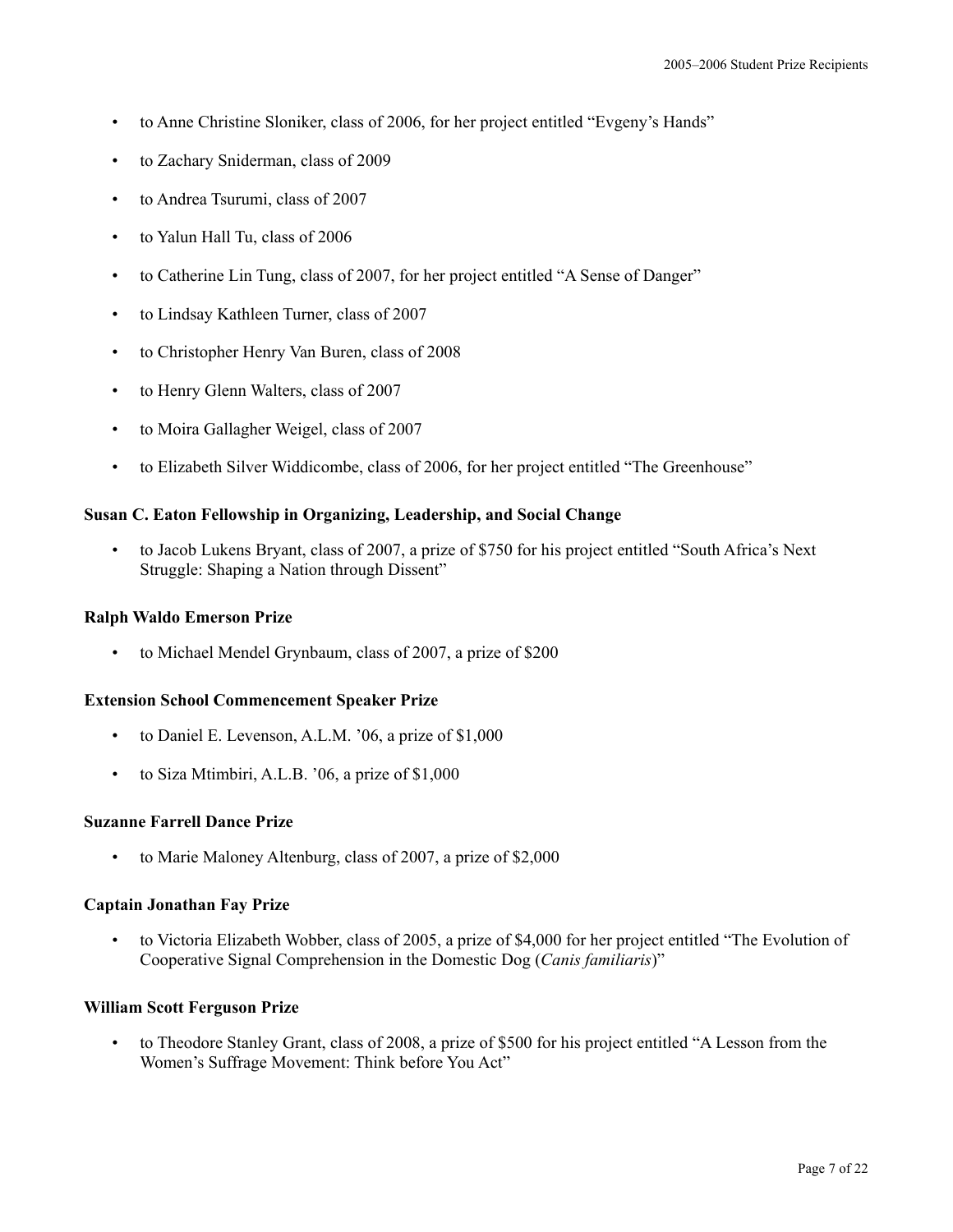## **Edward L. Fireman Award**

• to Daniel Patrick Marrone, G5

## **Eric Firth Prize**

• to Thomas James Basile, class of 2006, a prize of \$150 for his project entitled "The Establishment Clause: A Burkean Interpretation"

# **Howard T. Fisher Prize**

• to Frances Claire Moore, class of 2006, a prize of \$1,000 for her project entitled "A Spatial Analysis of the Causal Factors of Nepal's Maoist Insurgency"

## **Sophia Freund Prize**

• to Kirsten Linnea Frieda, class of 2006, a prize of \$1,000

## **Paul Revere Frothingham Scholarship Prize**

• to Tracy Tyrone Moore, class of 2006

## **Albert M. Fulton, Class of 1897, Prize**

• to Jason Daewon Park, class of 2006, a prize of \$1,500 for his project entitled "Making Rapid Response Real: Change Management and Organizational Learning in Critical Patient Care"

## **Lloyd McKim Garrison Prize**

- to Sara Theresa Dimaggio, class of 2006
- to Eric Bram Linsker, class of 2007
- to Adam Nathaniel Scheffler, class of 2006
- to Ayten Tartici, class of 2008
- to Stephen Reppert Williams, class of 2006

#### **Leo Goldberg Prize in Astronomy**

• to Peter Kelsey George Williams, class of 2006

# **Gertrude and Maurice Goldhaber Prize**

- to Naomi Shauna Ginsberg, G6
- to Natalia Toro, G3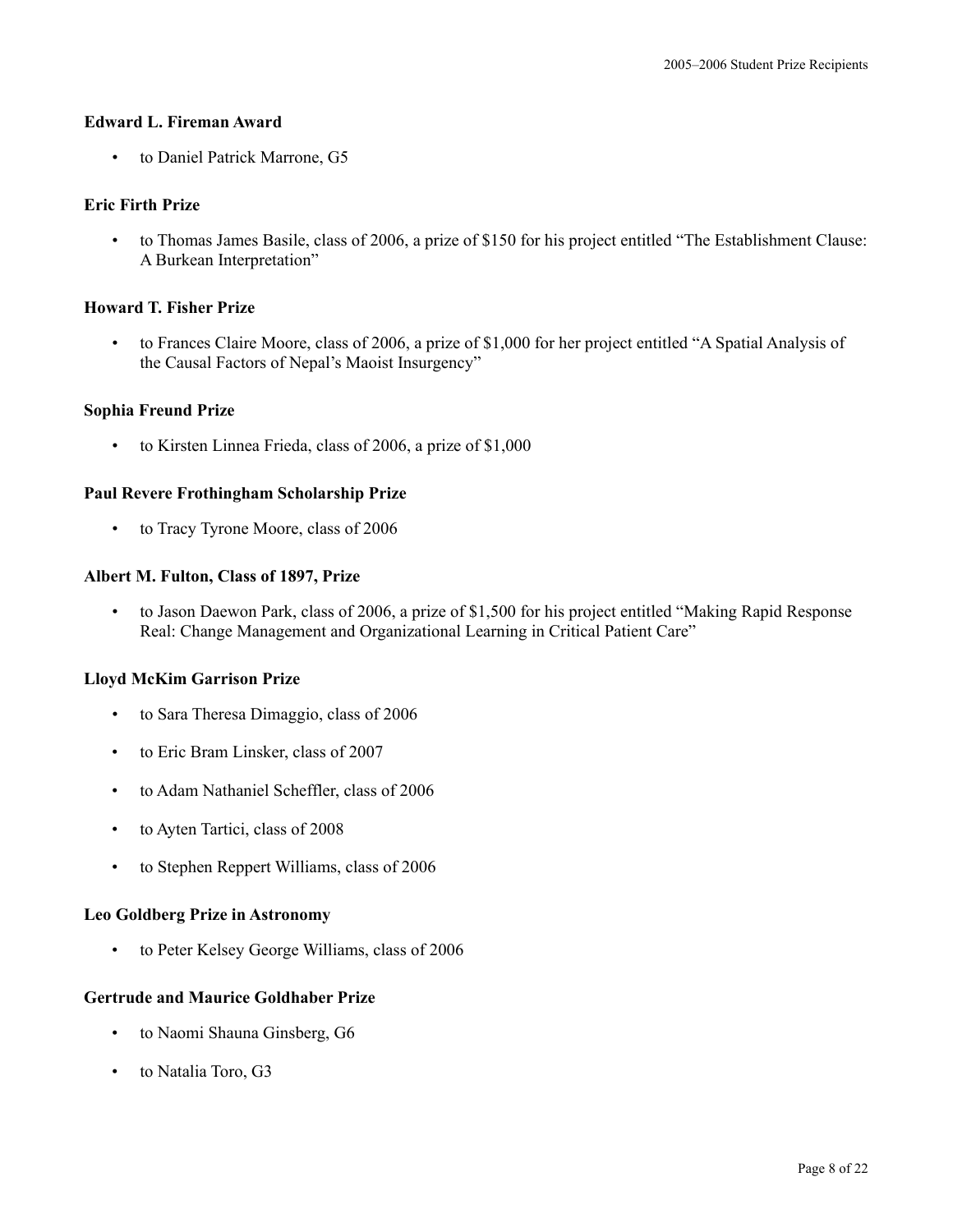# **Graduate English Commencement Oration Prize**

• to Martin Spencer Bell, J.D. '06, a prize of \$1,000

# **John Green Prize**

• to Derrick Li Wang, class of 2006, a prize of \$6220.05

# **Kate and Max Greenman Prize**

- to Alexander J. Blenkinsopp, class of 2005
- to Allen Anthony Tak-Hong Ewalt, class of 2007
- to Saw San Myat San, class of 2006
- to Alexander Baier Schwab, class of 2006
- to Georgios Nicolaou Theophanous, class of 2006
- to Vasudev Vadlamudi, class of 2006

# **Seymour E. and Ruth B. Harris Prize for Honors Thesis in Economics**

• to Lisa Lixin Shu, class of 2006, a prize of \$1,000 for her project entitled "Is the Endowment Effect Due to Loss Aversion or Mere Ownership?"

# **Seymour E. and Ruth B. Harris Prize for Honors Thesis in the Social Sciences**

- to William Peter Deringer, class of 2006, a prize of \$1,000 for his project entitled "Beyond the Idle Philosopher: William Petty, the Down Survey, and the Empowerment of Knowledge, 1652–1662"
- to Kelly Shue, class of 2006, a prize of \$1,000 for her project entitled "The Bookend Effect: Who Misvotes and Why? Evidence from the 2003 California Recall Election"

# **Harvard College Women's Leadership Award**

• to Lauren Alexis Eleanor Schuker, class of 2006

# **Harvard Monthly Prize**

- to Stephanie Fuller Bridges, class of 2006
- to Victoria Lynn Sprow, class of 2006

# **Harvard-Radcliffe Foundation for Women's Athletics Award**

- to Abigail Sloan Devlin, class of 2006
- to Nicole Marie Gavel, class of 2006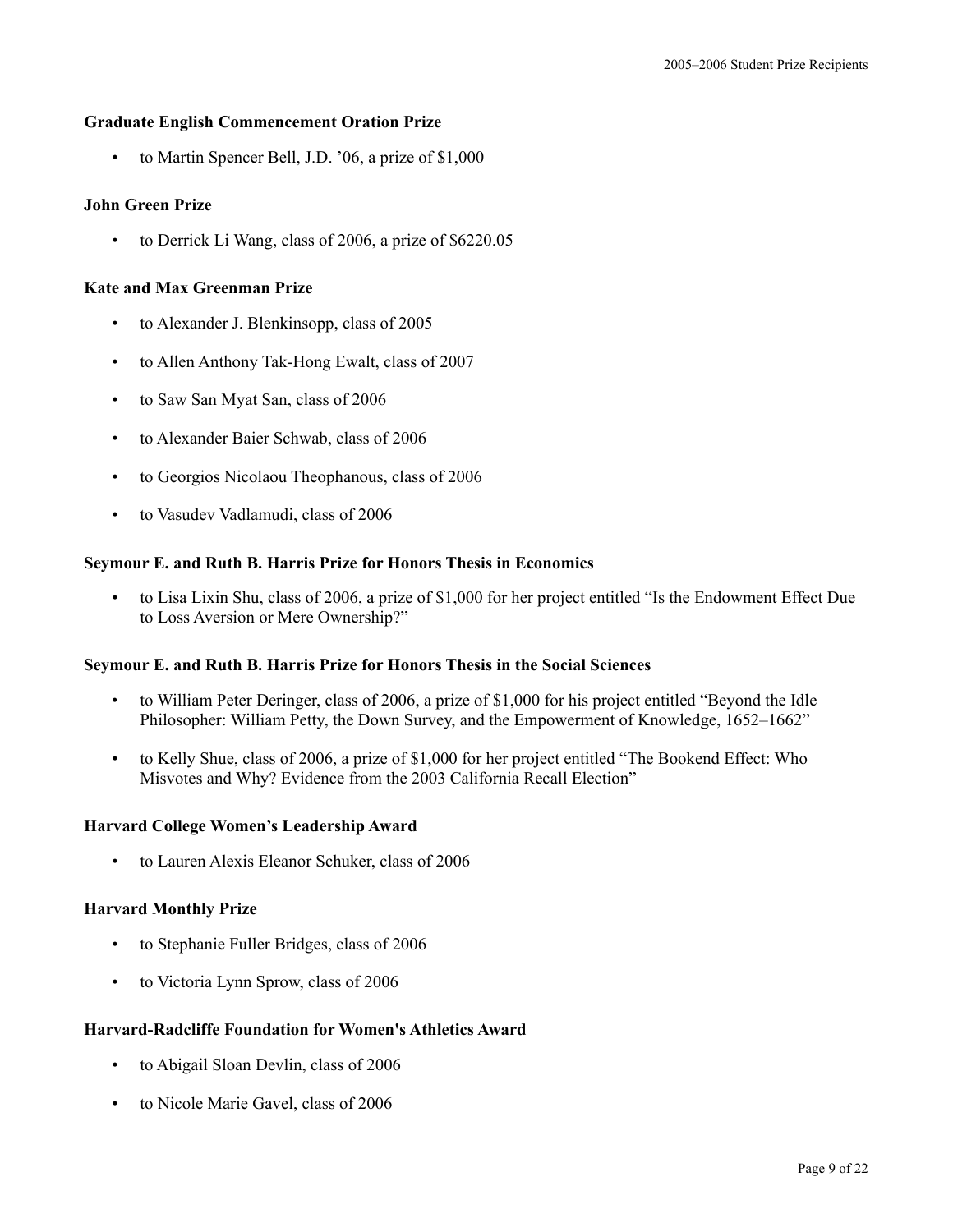#### **Lawrence J. Henderson Prize**

- to Milena Maria Andzelm, class of 2006, for her project entitled "The Role of Myosin II in Natural Killer Cell Effector Function"
- to Shelly SeungAh Choo, class of 2006, for her project entitled "Structural and Biochemical Studies of the N-Terminal Region of the Temperature-Sensing TRPV Ion Channels"

## **Clemens Herschel Prize**

to Jarred Daniel Brown, class of 2007, a prize of \$200 for books

## **Department of History Junior Essay Prize**

- to Jennifer Hope Bennett, class of 2006, a prize of \$100 for her project entitled "Double Trouble: Female Entrepreneurs and Women's Dual Consciousness during the Great Depression"
- to Keith Stephen MacLeod, class of 2007, a prize of \$100 for his project entitled "William Langer and the Use of History to Frame the Cold War"
- to Stephen Alexander Wertheim, class of 2007, a prize of \$100 for his project entitled "William Howard Taft and a Legalist World Order"

#### **Department of History Prize**

• to Eric Sorensen Shroyer, class of 2006, a prize of \$100 for his project entitled "'To Give It the Command of Its Own Fortunes': George Washington's Continental Strategy, 1783–1796"

#### **Philip Hofer Prize for Collecting Books or Art**

- to Michael Hays Sanchez, class of 2007, a first-place prize of \$2,000 for his project entitled "Artifacts of the Avant-Garde"
- to Brendan Hugh Ritchie, G2, a second-place prize of \$1,000 for his project entitled "The Hidden Land of Prester John: A Collection of Ethiopica"
- to Michael Ross Canfield, Ph.D. '06, a third-place prize of \$500 for his project entitled "The Elephant in the Living Room: Wild Animals in Stereographic Images, 1896–1951"
- to Gustavo Secchi Turner, Ph.D. '06, a third-place prize of \$500 for his project entitled "Felinology"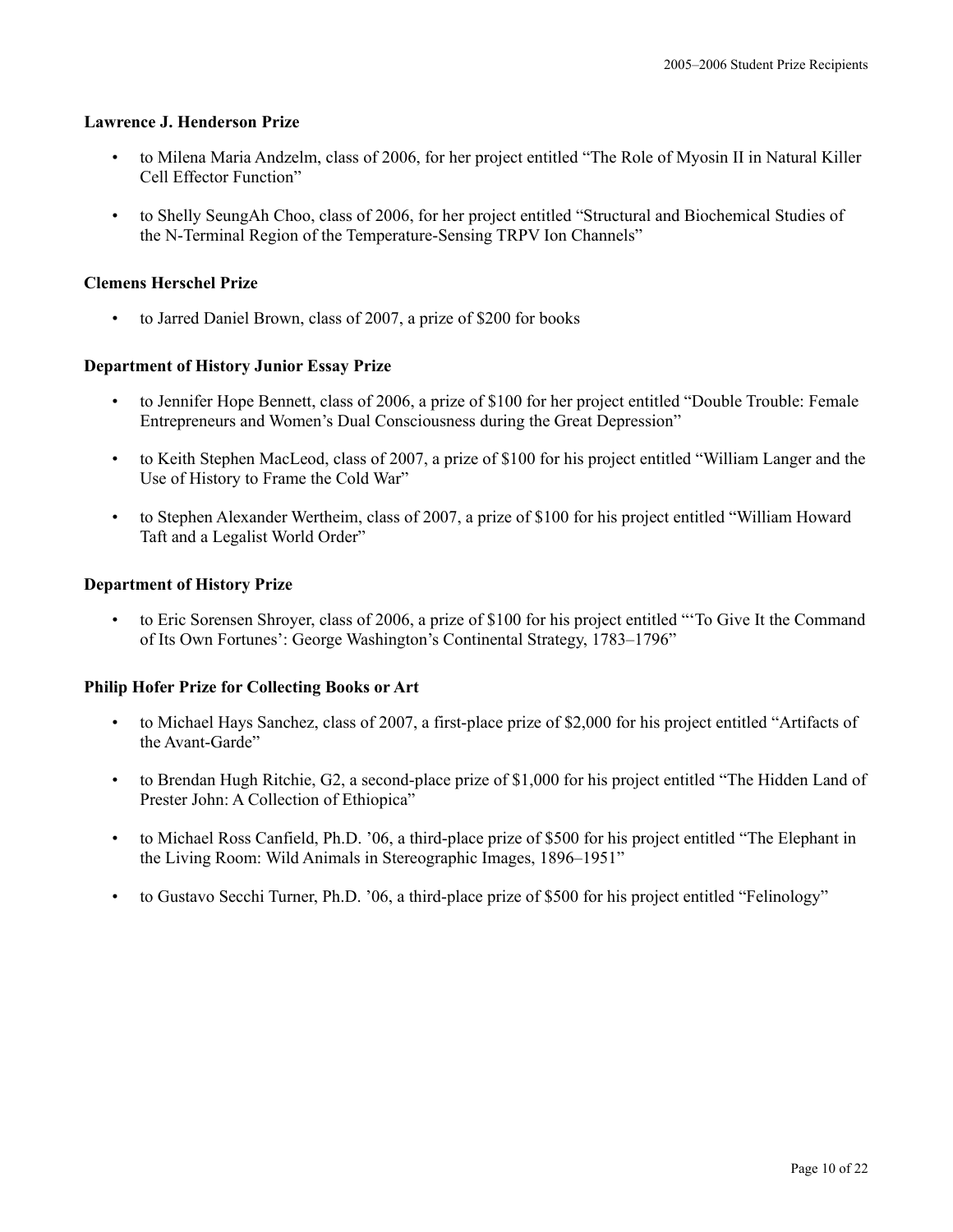#### **Thomas Temple Hoopes Prize**

- to Hana Rachel Alberts, class of 2006, a prize of \$2,500 for her project entitled "On Lawrence Summers, Women, and Science: Changing Debates about the Biology of Sex Differences at Harvard since 1969"
- to Luke Medford Appling, class of 2006, a prize of \$2,500 for his project entitled "From Policy to Politics: The Effect of the Earned Income Tax Credit on Individual and Group Political Participation"
- to Amelia Eyre Atlas, class of 2006, a prize of \$2,500 for her project entitled "At the Critical Crossroads: Lionel Trilling and the Transformation of the Public Intellectual"
- to Kristian Johannes Bergen, class of 2006, a prize of \$2,500 for his project entitled "The Relationship between Length and Displacement of Thrust Faults from the Niger Delta, Sichuan Basin, and Magdalena Basin"
- to Alexander J. Blenkinsopp, class of 2005, a prize of \$2,500 for his project entitled "Honesty vs. Expedience: The Deficient Jurisprudence of Punishment and the Legal Labeling Game"
- to Heather Laura Brink-Roby, class of 2006, a prize of \$2,500 for her project entitled "'Naturally Ordered in Sheaves': George Eliot and Nineteenth-Century Taxonomy"
- to Maggie Meng Cao, class of 2006, a prize of \$2,500 for her project entitled "Reframing the Subject: Alfred Stieglitz's Portraiture and the Legitimization of Straight Photography"
- to Shelly SeungAh Choo, class of 2006, a prize of \$2,500 for her project entitled "Structural and Biochemical Studies of the N-Terminal Region of the Temperature-Sensing TRPV Ion Channels"
- to Michal Gabrielle Cohen, class of 2006, a prize of \$2,500 for her project entitled "The Makings of a Menace: Constructing the Marijuana Threat in the Early Twentieth Century"
- to Robert Leman Cohen, class of 2006, a prize of \$2,500 for his project entitled "Functional Studies of Budding Yeast Kinetochore Protein Mif2p by X-ray Crystallography and Biochemistry"
- to Azzurra Shani Cox, class of 2006, a prize of \$2,500 for her project entitled "(Re)Forming Spaces: Is There Place for the Architect in Informal Settlements?"
- to Mathias Francis Edmund Crawford, class of 2006, a prize of \$2,500 for his project entitled "The Uncivilized Camera: Television Technology and the Vietnam War"
- to Jenny Davis, class of 2006, a prize of \$2,500 for her project entitled "Peter Kalifornsky: Working Dena'Ina Country with Words"
- to Melissa Dell, class of 2005, a prize of \$2,500 for her project entitled "Widening the Border: The Impact of NAFTA on Female Labor Force Participation in Mexico"
- to Christine Margaret DeLucia, class of 2006, a prize of \$2,500 for her project entitled "King Philip's War in Landscape and Memory"
- to William Peter Deringer, class of 2006, a prize of \$2,500 for his project entitled "Beyond the Idle Philosopher: William Petty, the Down Survey, and the Empowerment of Knowledge, 1652–1662"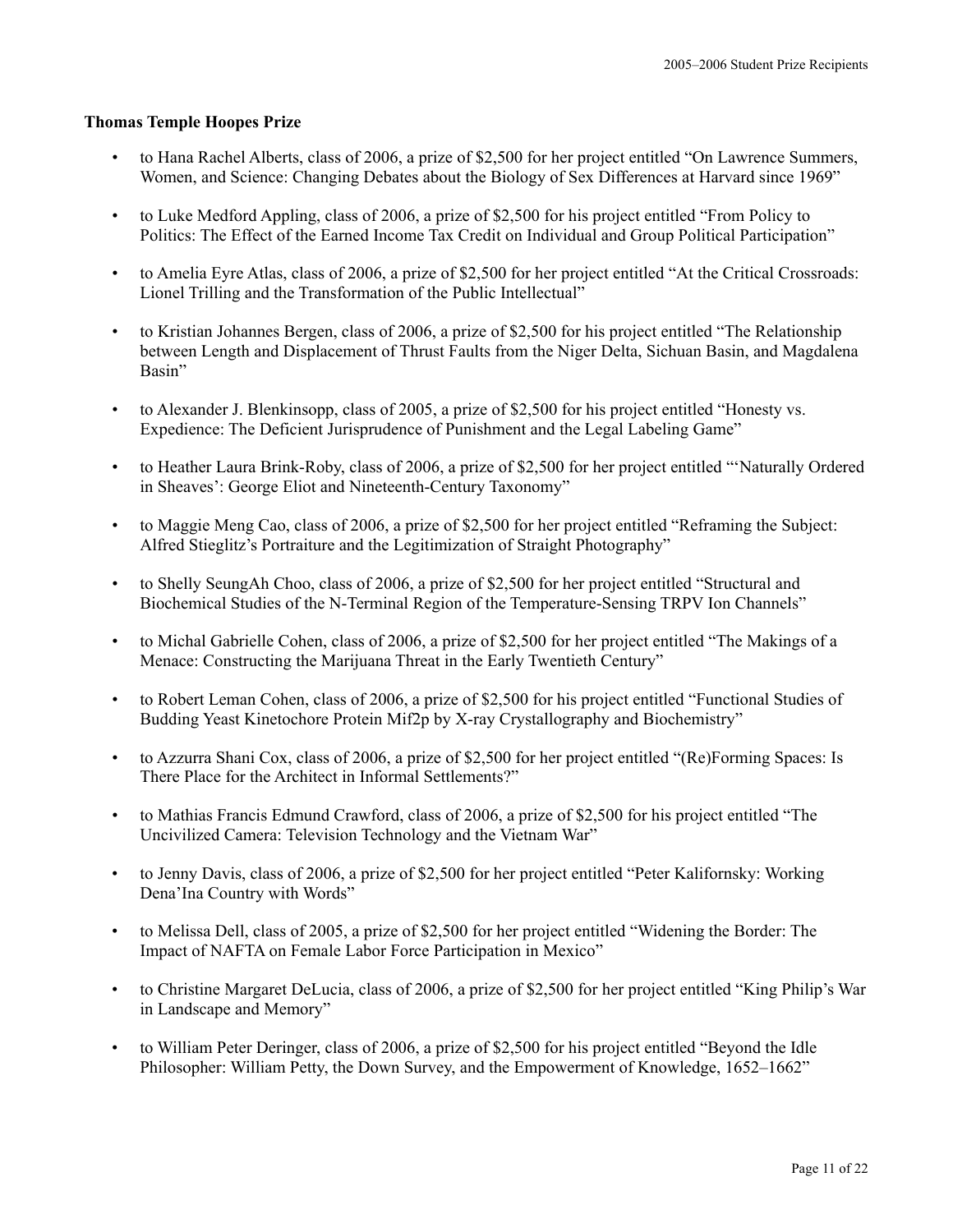- to Caitlin Alexandra Donovan, class of 2006, a prize of \$2,500 for her project entitled "Good Men and Bad Emperors—Tacitus' *Agricola*: A Historical Exemplum of Republican Virtue"
- to Philip David Dreyfuss, class of 2005, a prize of \$2,500 for his project entitled "Exploring Chemical Diversity through Silyl Functionalized Small Molecules"
- to Stephen Yat Ming Fan, class of 2004, a prize of \$2,500 for his project entitled "Memorial Hall: Collective Memories and Constructions of Harvard's Civil War Legacy"
- to Sarah Elizabeth Fawcett, class of 2006, a prize of \$2,500 for her project entitled "Reassessment of the Timing of the Holocene Initiation of the Great Barrier Reef, and an Investigation of Climatic Conditions during Its Growth"
- to David Ramsey Ferris, class of 2006, a prize of \$2,500 for his project entitled "Queer Legal Analysis"
- to Micah Nathaniel Fitzerman-Blue, class of 2006, a prize of \$2,500 for his project entitled "Individualized Justice and Federalism: Uncle-Niece Marriages for Jews in Rhode Island"
- to Ryan Matthew Geraghty, class of 2005, a prize of \$2,500 for his project entitled "Globalization in the Roman Empire: A Formal Model of Rome's Expansion, 200 B.C.–A.D. 100"
- to Ian Keng Liang Goh, class of 2006, a prize of \$2,500 for his project entitled "To Make a Prairie: Bees as a Marker of Place in Greek and Latin Poetry"
- to Johnhenry Ribant Gonzalez, class of 2006, a prize of \$2,500 for his project entitled "The Ashes of Empire and the Caribbean Origins of Neo-Colonialism: The Effects of the Haitian Revolution on European Ideas about Slavery and on French Imperial Policy"
- to Elizabeth Weiss Green, class of 2006, a prize of \$2,500 for her project entitled "Raising Alabama: A 2003 Battle for the Future of an American State"
- to Matthew Guarnieri, class of 2006, a prize of \$2,500 for his project entitled "Theories of Negative Liberty: Interference, Capability, and Democracy"
- to James Sawalla Guseh, class of 2006, a prize of \$2,500 for his project entitled "Studies on Lung Progenitors in Pulmonary Organogenesis"
- to Oscar Topete Hernandez, class of 2006, a prize of \$2,500 for his project entitled "A Theater of Harmony: Adamo Boari's Project for the Teatro Nacional, Mexico"
- to James William Honan-Hallock, class of 2006, a prize of \$2,500 for his project entitled "For Creator, Sovereign, Academy, and Science: John Anton Guildenstadt and the 1768–1775 Russian Expedition to Caucasus"
- to Mary Julia James, class of 2006, a prize of \$2,500 for her project entitled "Climate Change Mitigation and the Electricity Industry: A Critical Look at the Findings of a Major Utility"
- to David Michael Kaden, class of 2006, a prize of \$2,500 for his project entitled "Leading a Committeed World: The United States, the IMF, and the Political Economy of International Financial Crises"
- to Rebecca Ruth Kastleman, class of 2005, a prize of \$2,500 for her project entitled "Ghostwriting: The Theatrical Collaboration of Robert Wilson and Heiner Muller on Alcestis"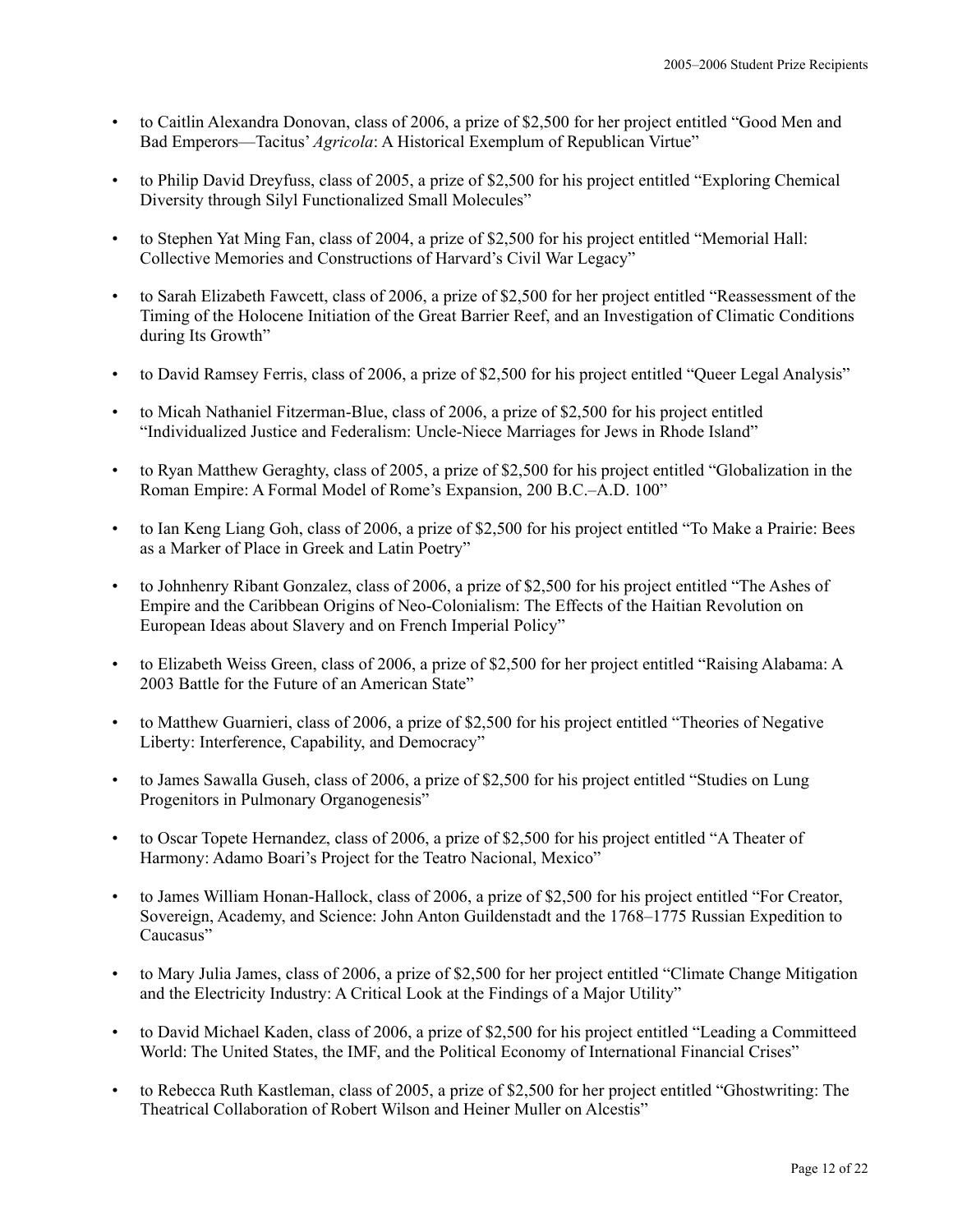- to Christine Soo Young Kim, class of 2006, a prize of \$2,500 for her project entitled "The Pragmatics of Transition in Pindar's Epinician Odes: A Performance Minded Approach"
- to Jessica Jiyeong Kim, class of 2006, a prize of \$2,500 for her project entitled "Characterization of the Oncogenic Activity of the Microphtalmia-Associated Transcription Factor Family"
- to Julian Emil Kolev, class of 2007, a prize of \$2,500 for his project entitled "Endogenous Group Formation and Non- Assortative Matching in an Adverse Selection Microfinance Lending"
- to Philip William Kreycik, class of 2006, a prize of \$2,500 for his project entitled "Documenting Sahel Dust Generation: Corals as High-Resolution Archives"
- to Om Lekhraj Lala, class of 2006, a prize of \$2,500 for his project entitled "The Political Economy of Self-Regulation and Institutional Path Dependence: Explaining the Resistance to Institutional Change in India's Medical Councils"
- to Anica Chi Ying Law, class of 2006, a prize of \$2,500 for her project entitled "Genetic Analysis of Progenitor Cells and Signaling Pathways in Pancreatic Organogenesis"
- to Steve Young Lee, class of 2006, a prize of \$2,500 for his project entitled "Public Enemy Number One: The Conceptual Transformation of Heroin Addiction in Nixon-Era America, 1968–1972"
- to Inna Livitz, class of 2006, a prize of \$2,500 for her project entitled "What's in a Nominative? Implications of Russian non-Nominative Subjects for a Crosslinguistic Approach to Subjecthood"
- to Shih En Lu, class of 2006, a prize of \$2,500 for his project entitled "Quasi-Hyperbolic Discounting and the Dual- Self Model in Rubinstein-Stahl Type Bargaining"
- to Jessica Maya Marglin, class of 2006, a prize of \$2,500 for her project entitled "Jews into Frenchmen? The Alliance Israelite Universelle and French Pre-Colonial Policy in Morocco, 1862–1912"
- to Michael Prescott Marotta, class of 2006, a prize of \$2,500 for his project entitled "Protective Binding: Retrieval Series"
- to Elizabeth Michelle McMillen, class of 2006, a prize of \$2,500 for her project entitled "Renaissance and Renewal: The Kore of Sardis and Lydian Identity in the First and Second Centuries C.E"
- to Iliana Montauk, class of 2006, a prize of \$2,500 for her project entitled "Moliere for Morocco: Postcolonial Negotiations of French Theater Policy, 1950–1994"
- to Elinathan Nosakhare Ohiomoba, class of 2006, a prize of \$2,500 for his project entitled "Through a Mirror Darkly"
- to Joseph Aaron Pace, class of 2006, a prize of \$2,500 for his project entitled "Syria's Islamic Challenge"
- to Sarah Lee Paiji, class of 2006, a prize of \$2,500 for her project entitled "How Black is the Iraq War? Racial Representations of U.S. Troops in Newspaper Images"
- to Stefan Theodore Patrikis, class of 2006, a prize of \$2,500 for his project entitled "Lifting Symplectic Galois Representations"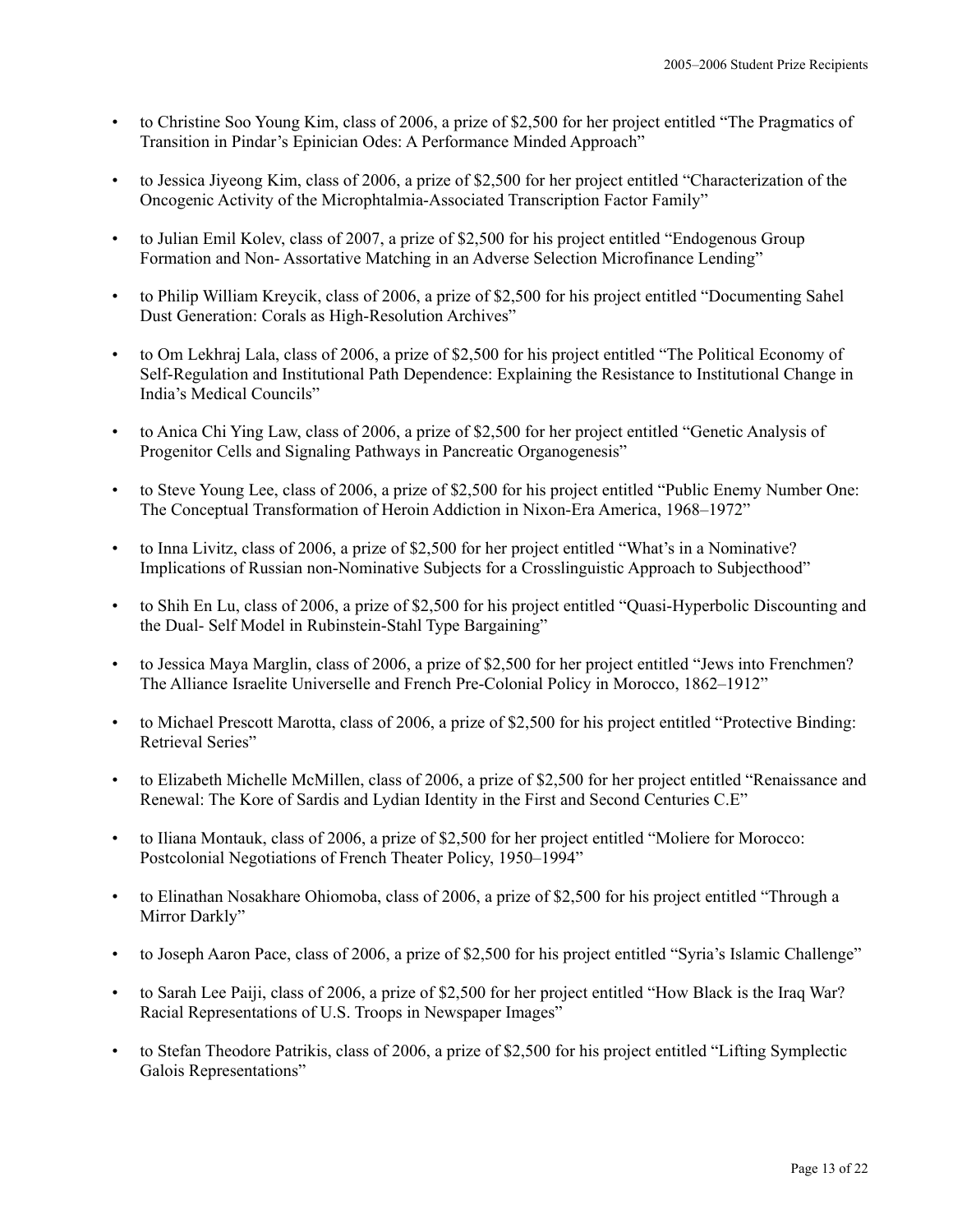- to James Richard Pautz, class of 2006, a prize of \$2,500 for his project entitled "Translating the Sonnets of Paulo Henriques Britto and Glauco Mattoso"
- to Annelisa Helene Pedersen, class of 2006, a prize of \$2,500 for her project entitled "Except me. Accept me. Expect me. Except me: The Collaborative Contrariness of Gertrude Stein and Virgil Thompson"
- to Ian Scott Polonsky, class of 2006, a prize of \$2,500 for his project entitled "Berkeley in the 1960s: Compilation, Criticism, and the Busby Berkeley Musical"
- to Rowena Hildreth Potts, class of 2006, a prize of \$2,500 for her project entitled "'When the Difference between Us Was Erased, I Saw You Everywhere': Shared Identities at a Sufi Shrine in Banaras"
- to Stuart Justin Robinson, class of 2006, a prize of \$2,500 for his project entitled "On Interpersonal Forgiveness"
- to Pablo Manuel Ros, class of 2006, a prize of \$2,500 for his project entitled "Yankee Yes: The Effect of American Financial Colonialism on the Development of Cuban Capital Markets"
- to Julian Mancel Rose, class of 2006, a prize of \$2,500 for his project entitled "Encountering Buildings, Reading Grammars: The Work of Dan Graham, 1966–1978"
- to Raphael Chayim Rosen, class of 2006, a prize of \$2,500 for his project entitled "Under the Radar: Physics, Engineering, and the Distortion of World War Two Legacy"
- to Bridget Diane Samuels, class of 2006, a prize of \$2,500 for her project entitled "Nothing to Lose but Their Chains: Rethinking Vocalic Chain Shifting"
- to Adam Nathaniel Scheffler, a prize of \$2,500 for his project entitled "Hell Hill, or Six Whistles to Run By"
- to Eric Sorensen Shroyer, class of 2006, a prize of \$2,500 for his project entitled "'To Give It the Command of Its Own Fortunes': George Washington's Continental Strategy, 1783–1796"
- to Lisa Lixin Shu, class of 2006, a prize of \$2,500 for her project entitled "Is the Endowment Effect Due to Loss Aversion or Mere Ownership?"
- to Kelly Shue, class of 2006, a prize of \$2,500 for her project entitled "The Bookend Effect: Who Misvotes and Why? Evidence from the 2003 California Recall Election"
- to Anant Amrish Thaker, class of 2006, a prize of \$2,500 for his project entitled "The Impact of Social Capital on Income Inequality in the US"
- to Ariane Isabelle Tschumi, class of 2006, a prize of \$2,500 for her project entitled "The Instrumentality of Science in Social Reform: The X Club and the 'Reader' in England, 1863–1867"
- to Gregory John Valiant, class of 2006, a prize of \$2,500 for his project entitled "The Inefficiency of Selfishness in Network Routing"
- to Daniel Benjamin Williams, a prize of \$2,500 for his project entitled "'Human Kindness': Animals and Compassionate Attention in the Novels of J. M. Coetzee"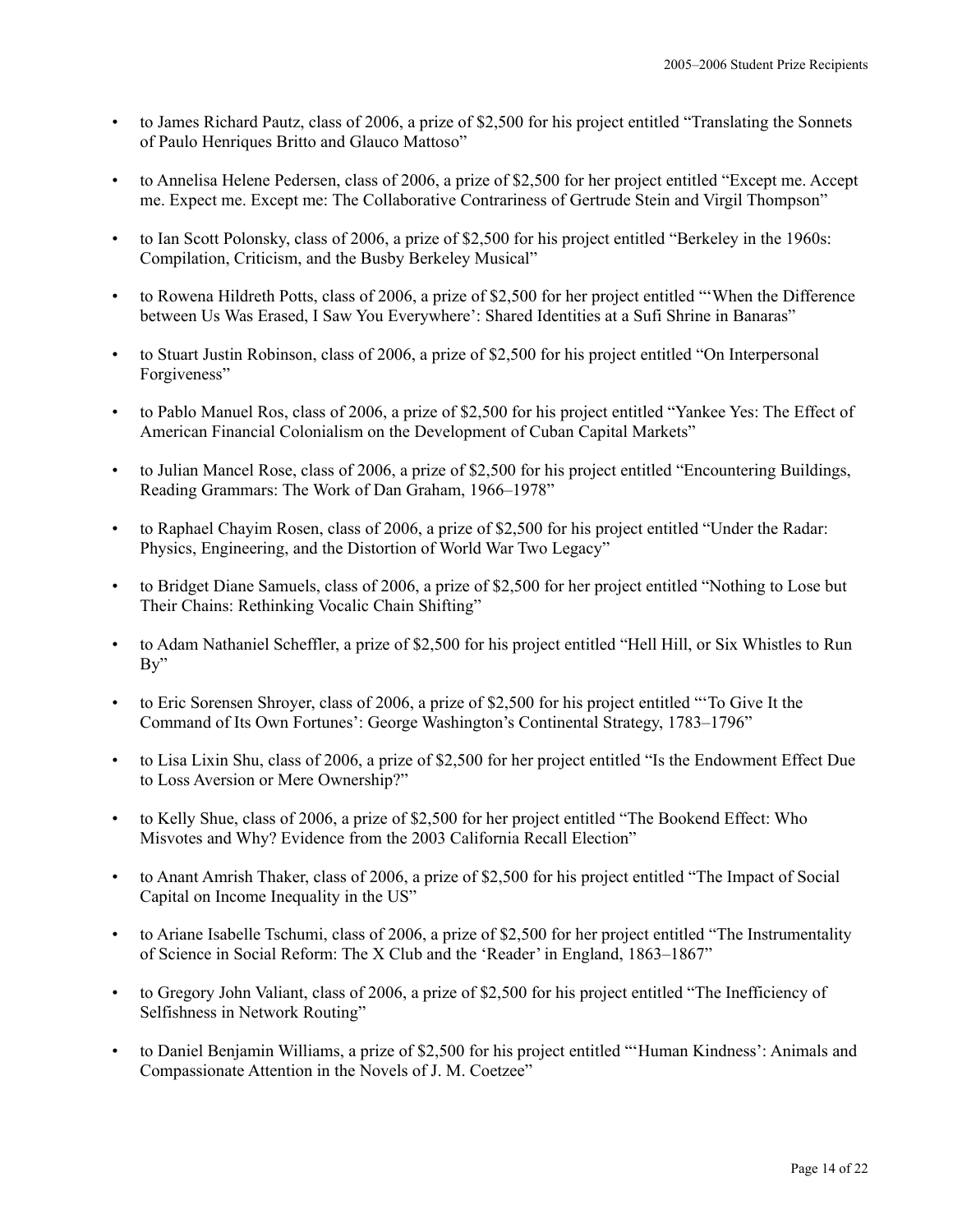- to Victoria Elizabeth Wobber, class of 2005, a prize of \$2,500 for her project entitled "The Evolution of Cooperative Signal Comprehension in the Domestic Dog (*Canis familiaris*)"
- to Sandra Ling Chie Wong, class of 2006, a prize of \$2,500 for her project entitled "Host Cell Surface Proteoglycan Interactions with the Alpha C Protein of Group B Streptococcus"
- to William Atlee Woolston, class of 2006, a prize of \$2,500 for his project entitled "Do 'Great Expectations' Matter? The Relationship between Teacher Expectations and Student Academic Success"
- to Danny Ferris Yagan, class of 2006, a prize of \$2,500 for his project entitled "Decisions under the UC Affirmative Action Ban: Evidence from Law School Applications of Harvard College Seniors and Graduates"
- to Han Yu, class of 2006, a prize of \$2,500 for her project entitled "Yu Industries"
- to Emily Carolyn Zazulia, class of 2006, a prize of \$2,500 for her project entitled "Johannes Puyllois (d. 1478) and His Sacred Music: A Reassessment, with a Critical Edition of His Complete Works"
- to Xiaolong Zhou, class of 2006, a prize of \$2,500 for his project entitled "Characterization of the Role of Rab5 and the Clathrin Heavy Chain C-terminus in Clathrin-Mediated Endocytosis"

## **Charles Edmund Horman Prize**

- to Casey Nicole Cep, class of 2007
- to Tatyana Gershkovich, class of 2007

## **Intellectual Architecture Award**

• to Katharine Collins Hinkle, class of 2006, a prize of \$200

#### **Howard Mumford Jones Prize**

• to Debra Lynn Gettelman, Ph.D. '05, for her project entitled "Reverie, Reading, and the Victorian Novel"

#### **George Arthur Knight Prize**

• to Lei Liang, Ph.D. '06, a prize of \$3322.19 for his project entitled "Serashi Fragments"

## **Morris Kronfeld Prize**

• to Georgios Nicolaou Theophanous, class of 2006

#### **Lawrence Lader Prize in Expository Writing**

• to Carol Elisabeth Green, class of 2009, for her project entitled "Capricious Sacrifice: The Enhanced Hedonism of Bassanio in Michael Radford's *Merchant of Venice*"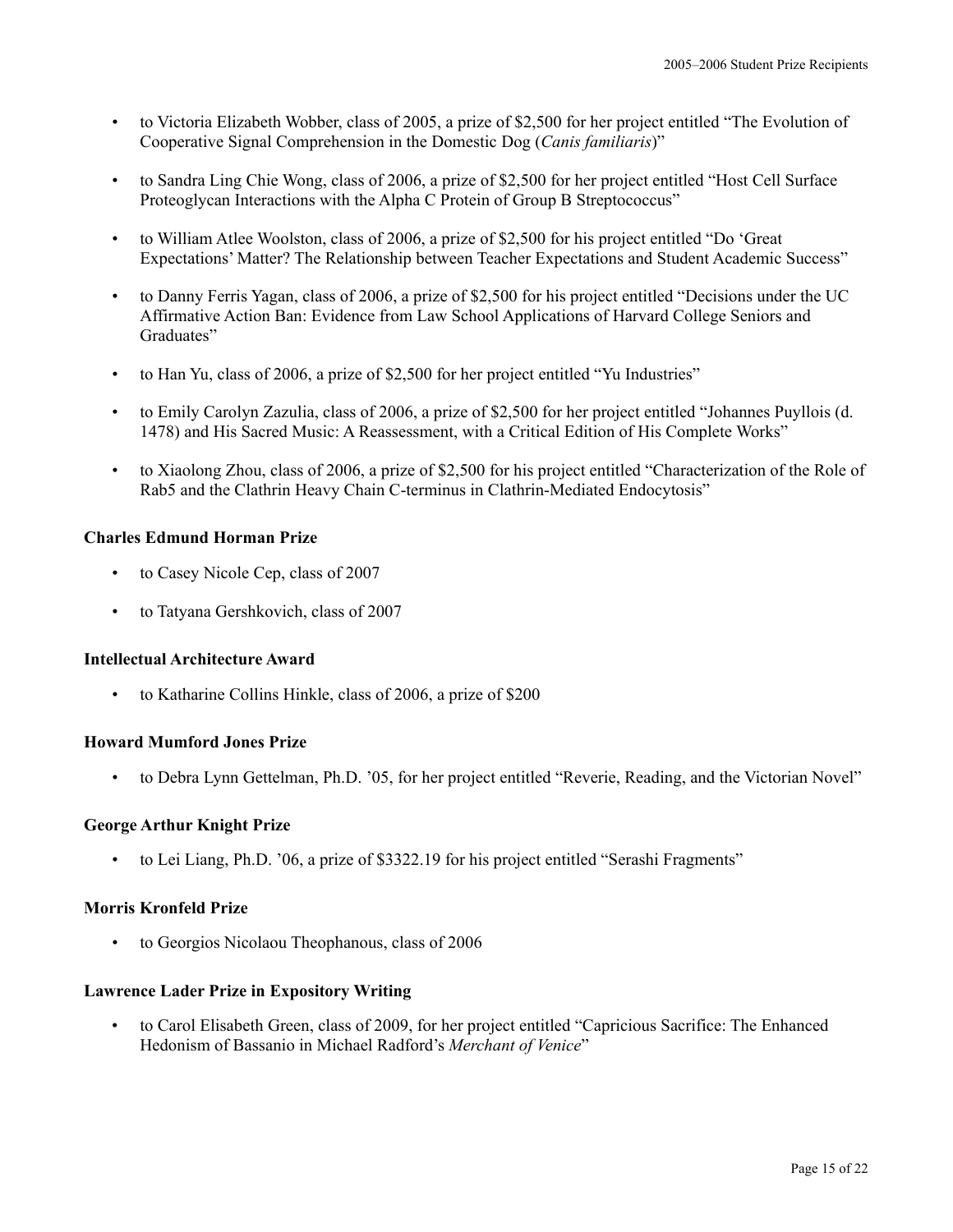## **Newbold Rhinelander Landon Memorial Scholarship Prize**

- to Joshua Henry Billings, class of 2007
- to Claire Elena Catenaccio, class of 2007

## **Harold Langlois Award**

• to Tamara Aimee Vargas-Ortiz, CM '06, a prize of \$1,000

#### **Doris Cohen Levi Prize**

• to Michael Charles Mitnick, class of 2006, a prize of \$750

## **Jonathan Levy Award**

• to Liam Roine Martin, class of 2006, a prize of \$500

## **George Emerson Lowell Scholarship Prize**

• to Clement Biddle Wood, class of 2008

## **Hugh F. MacColl Prizes**

• to Elizabeth Chueih Lim, class of 2008, a prize of \$1374.25 for her project entitled "The Dream"

# **Kenneth Maxwell Thesis Prize in Brazilian Studies**

• to Elisabeth Austin Poorman, class of 2006, for her project entitled "The Hope of Redemption: Science, Coercion, and the Leper Colonies of Brazil"

## **David McCord Prize**

• to Elan Aaron Greenwald, class of 2006, a prize of \$25.00

# **Perry Miller Prize**

• to Christopher Ratcliffe Le Coney, class of 2006, a prize of \$200

## **Tazuko Ajiro Monane Prize**

- to Carly Lauren Cohen, class of 2005, a prize of \$2,000
- to Nitipat Pholchai, class of 2007, a prize of \$2,000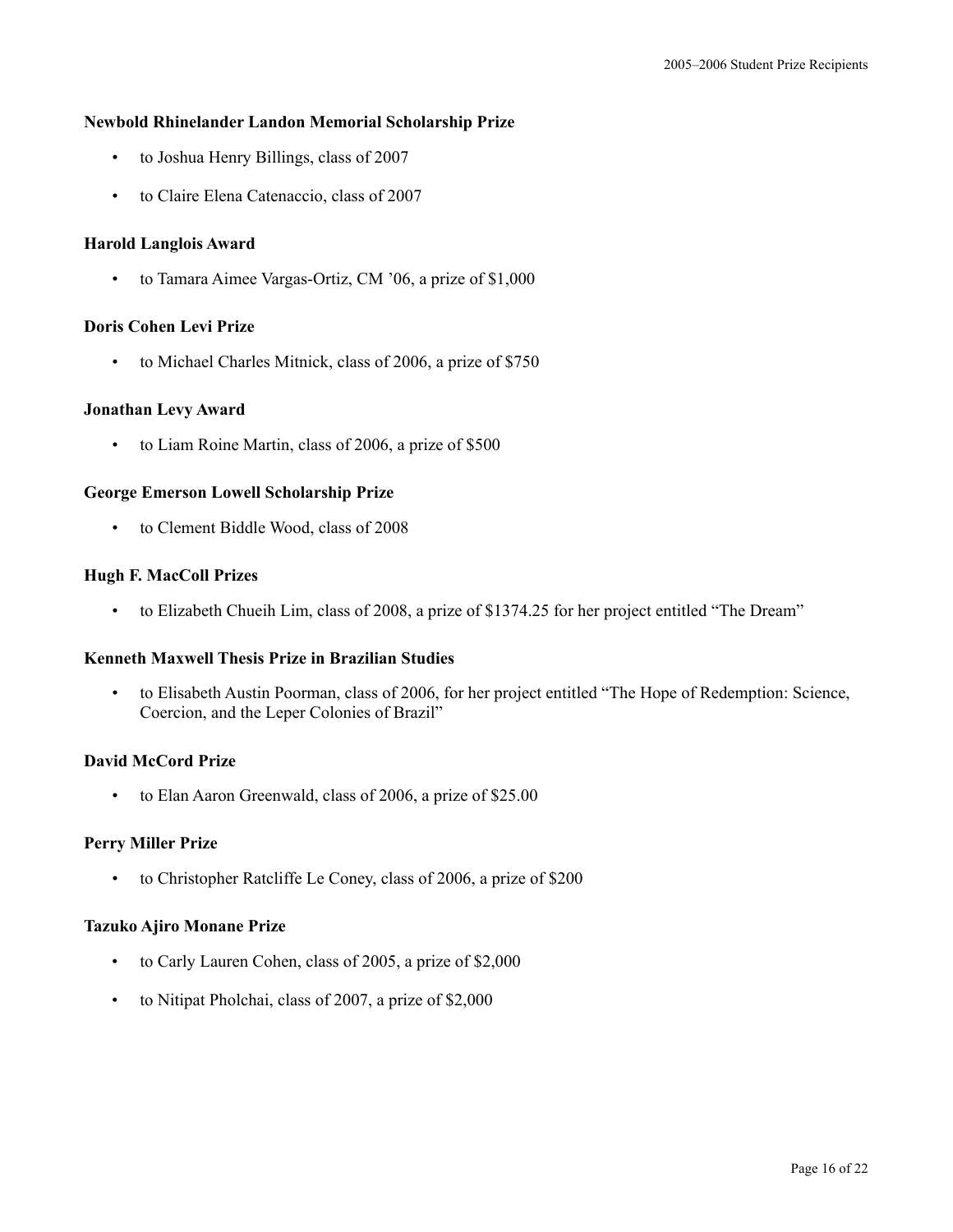## **David B. Mumford Undergraduate Mathematics Prize**

- to Stefan Theodore Patrikis, class of 2006, a prize of \$150 for his project entitled "Lifting Symplectic Galois Representations"
- to Nikita Rozenblyum, class of 2006, a prize of \$150 for his project entitled "Motovic Homotopy Theory and Power Operations in Motovic Cohomology"

## **Noma-Reischauer Prizes in Japanese Studies**

- to Peter Nikolai Doshi, A.M. '06, for his project entitled "The Lost Lessons of SMON"
- to Kristal Bao-Yi Young, class of 2006, for her project entitled "The Anatomy of Medical Translation: Embracing Cross-Cultural Therapies in Japan and Holland during the Tokugawa Era (1641–1868)"

## **Oliver-Dabney Junior Prize in History and Literature**

• to Adam Gordon Zalisk, class of 2007, a prize of \$200

## **Oliver-Dabney Senior Prize in History and Literature**

• to Iliana Montauk, class of 2006, a prize of \$200

## **Oliver-Dabney Sophomore Prize in History and Literature**

• to Alexander Chase-Levenson, class of 2009, a prize of \$200

#### **Joseph Garrison Parker Prize**

• to Ravikiran Muppala Raju, class of 2006

#### **Lee Patrick Award in Drama**

• to Roberto Camilo Patino, class of 2006

## **Reginald H. Phelps Prize**

- to Chester James Phillips, A.L.B. '06, a first-place prize of \$1,500
- to Gary Todd Higginson, A.L.B. '06, a second-place prize of \$1,000
- to Melissa Leach Dowd, A.L.B. '06, a third-place prize of \$750

#### **Wendell Phillips Memorial Scholarship Prize**

• to Jeremy Michael Kersten Raper, class of 2008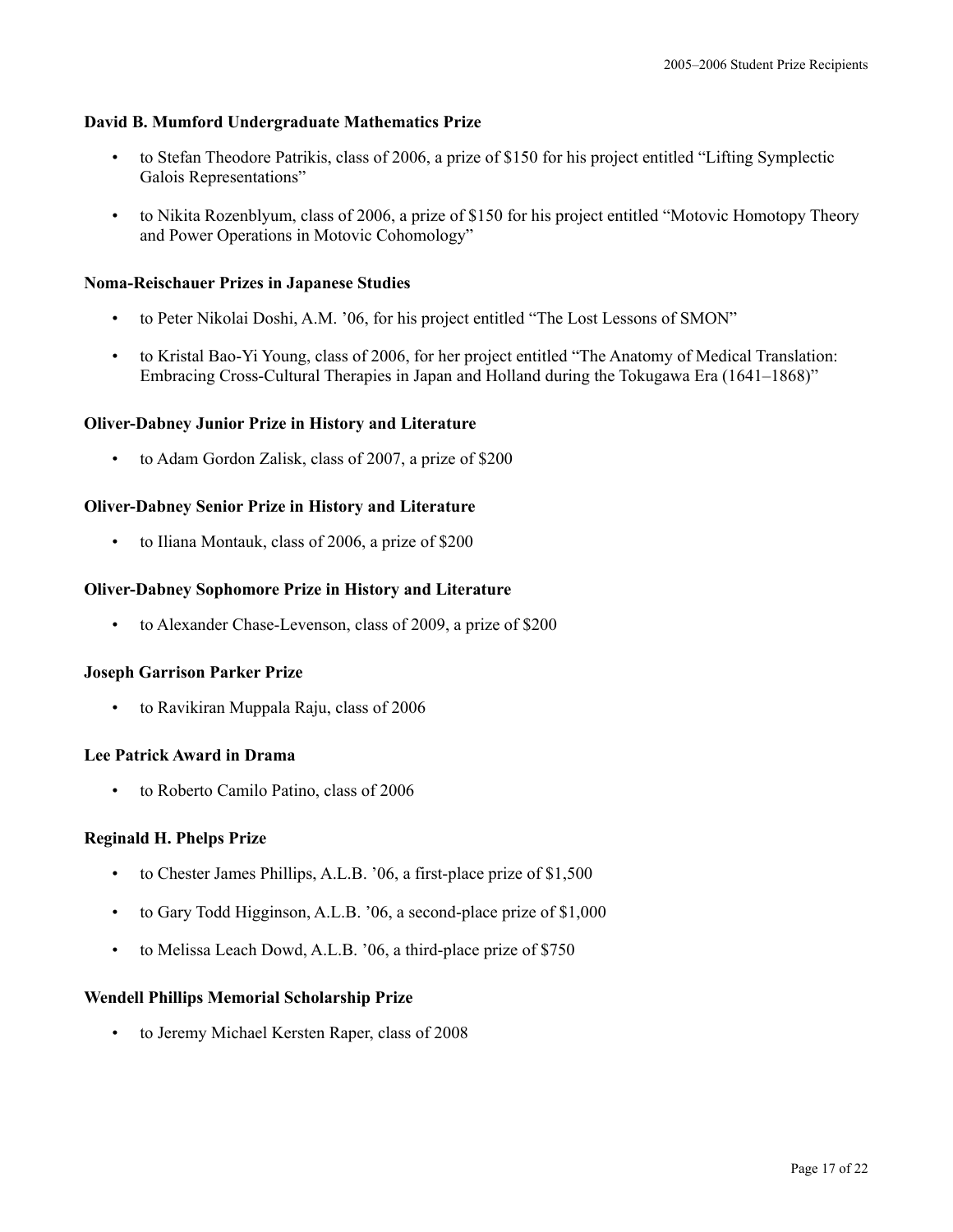# **Norman Podhoretz Prize in Jewish Studies**

• to Peter Slatin Ratner, class of 2007, for his project entitled "Becoming Broadway: George S. Kaufman and American Jewish Humor"

## **Susan Anthony Potter Prize**

• to Melissa Feuerstein, Ph.D. '06, a prize of \$1,500 for her project entitled "For Want of a Door"

# **Susan Anthony Potter Prize in Spanish Literature of the Golden Age**

- to Daniel B. Howell, class of 2008, a prize of \$1,000
- to David Anderson Wax, class of 2006, a prize of \$1,500

#### **John P. Reardon, Jr., Award**

• to William Stuart Broadbent, class of 2006

#### **Robert Fletcher Rogers Prize**

- to Gerardo Con Diaz, class of 2008, a prize of \$400 for his project entitled "Trefoils on Your Shoes: Knots, Surfaces, and Matrices"
- to Igor Andreevich Rapinchuk, class of 2007, a prize of \$400 for his project entitled "Dirichlet's Prime Number Theorem"
- to Inna Ilana Zakharevich, class of 2006, a prize of \$400 for her project entitled "Homotopy and Simplicial Sets"

# **Robert and Maurine Rothschild Prize**

- to Marie Elizabeth Burks, class of 2006, for her project entitled "[Dis]Orientation: The Problem of Representation in European and American Travel Writing on Morocco, 1880–1940"
- to Molly Clare Wilson, class of 2006, for her project entitled "Wild Goose Chase: The Communal Science of Waterfowl Migration Study in North America, 1880–1940"

#### **Endicott Peabody Saltonstall Prize**

• to Jeffrey Matthew Jacobstein, class of 2006

## **Jack T. Sanderson Memorial Prize in Physics**

• to Jonathan Andrew Blazek, class of 2006

# **John Osbourne Sargent Prize for a Latin Translation**

• to Swift Osborne Sedgwick Edgar, class of 2007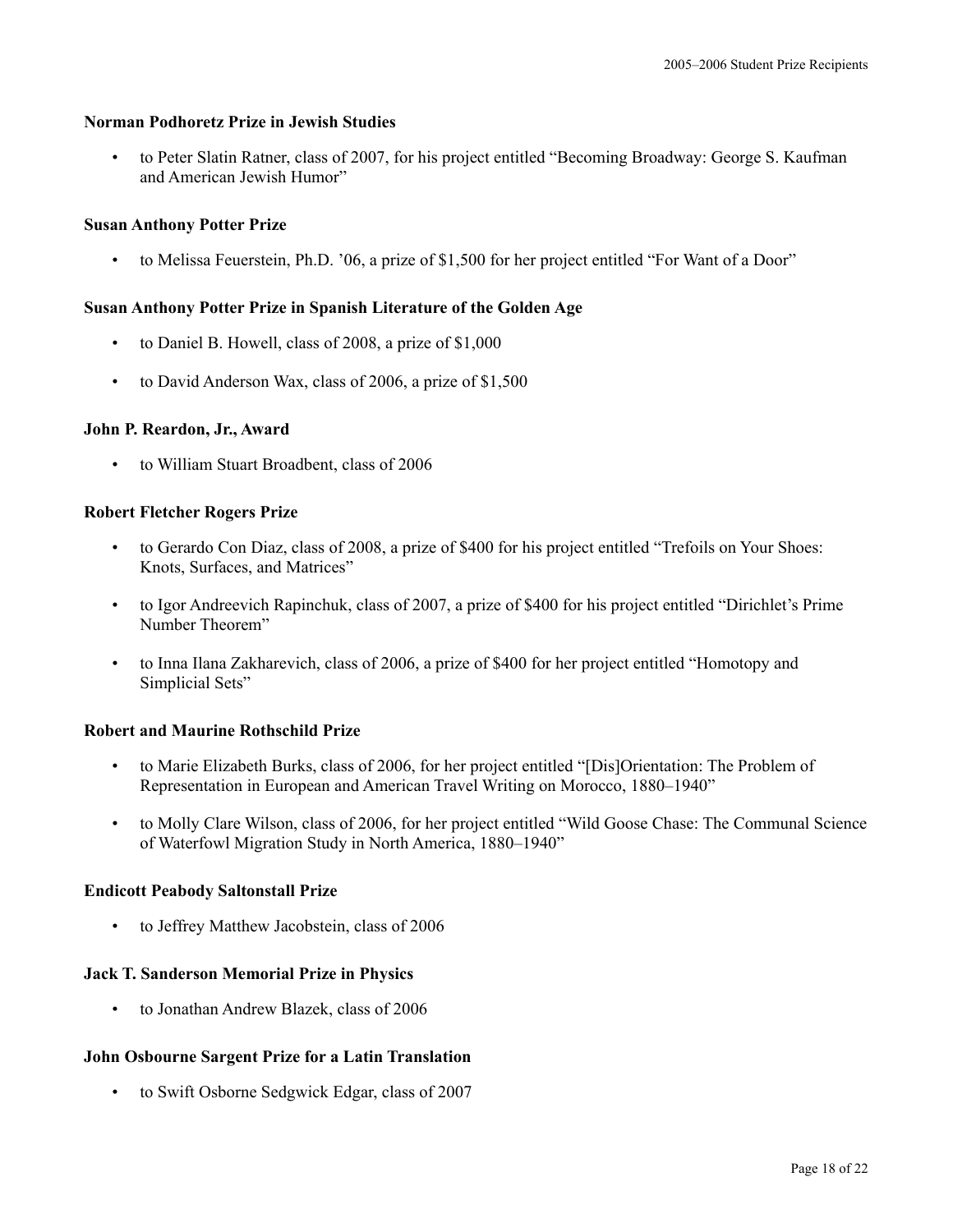## **Winthrop Sargent Prize**

- to Erika Mary Boeckeler, G8, for her project entitled "The Letter Prophesy in Shakespeare's *Richard III*"
- to Giulio John Pertile, class of 2007, for his project entitled "Tasso's 'Gerusalemme Liberata' and the 'Occulti...Principi' of Shakespeare's *Tempest*"
- to Peter Kishore Saval, G5, for his project entitled "A Platonic Reading of *Twelfth Night*"
- to Namwali Serpell, G5, for her project entitled "'Shot at with Fair Eyes': Narcissistic Desire in *All's Well That Ends Well*"
- to Gustavo Secchi Turner, Ph.D. '06, for his project entitled "Twice Represented: Shakespeare's *Macbeth* and *The Tragedy of Gowerie*"
- to Rikita Lenise Tyson, G2, for her project entitled "Twinship, Kinship, and Gender in *Twelfth Night*"
- to Moira Gallagher Weigel, class of 2007, for her project entitled "'Thyself thy foe to thy sweet self': A Reading of Shakespeare's *Sonnet 1*"

## **Thomas Small Prizes**

- to Timothy DiLeo Browne, A.L.M. '05, a prize of \$1,000
- to Kristina Skrine, A.L.M. '06, a prize of \$1,000
- to Jannifer Whang Wyglendowski, A.L.M. '06, a prize of \$1,000

#### **George B. Sohier Prize**

• to Heather Laura Brink-Roby, class of 2006, a prize of \$250 for her project entitled "'Naturally Ordered in Sheaves': George Eliot and Nineteenth-Century Taxonomy"

#### **Barbara Miller Solomon Prize**

• to Jenny Davis, class of 2006, a prize of \$200

#### **Sosland Prize in Expository Writing**

• to Justin Scott Becker, class of 2009, for his project entitled "Laissez-Faire Morality"

## **Adelbert W. Sprague Prize**

• to Hillary Rathbun Zipper, G2, a prize of \$1673.45 for her project entitled "The Blueberries of Mars"

#### **Jack M. Stein Teaching Fellow Prize in Germanic Languages**

• to Silke Brodersen, G4, a prize of \$1,000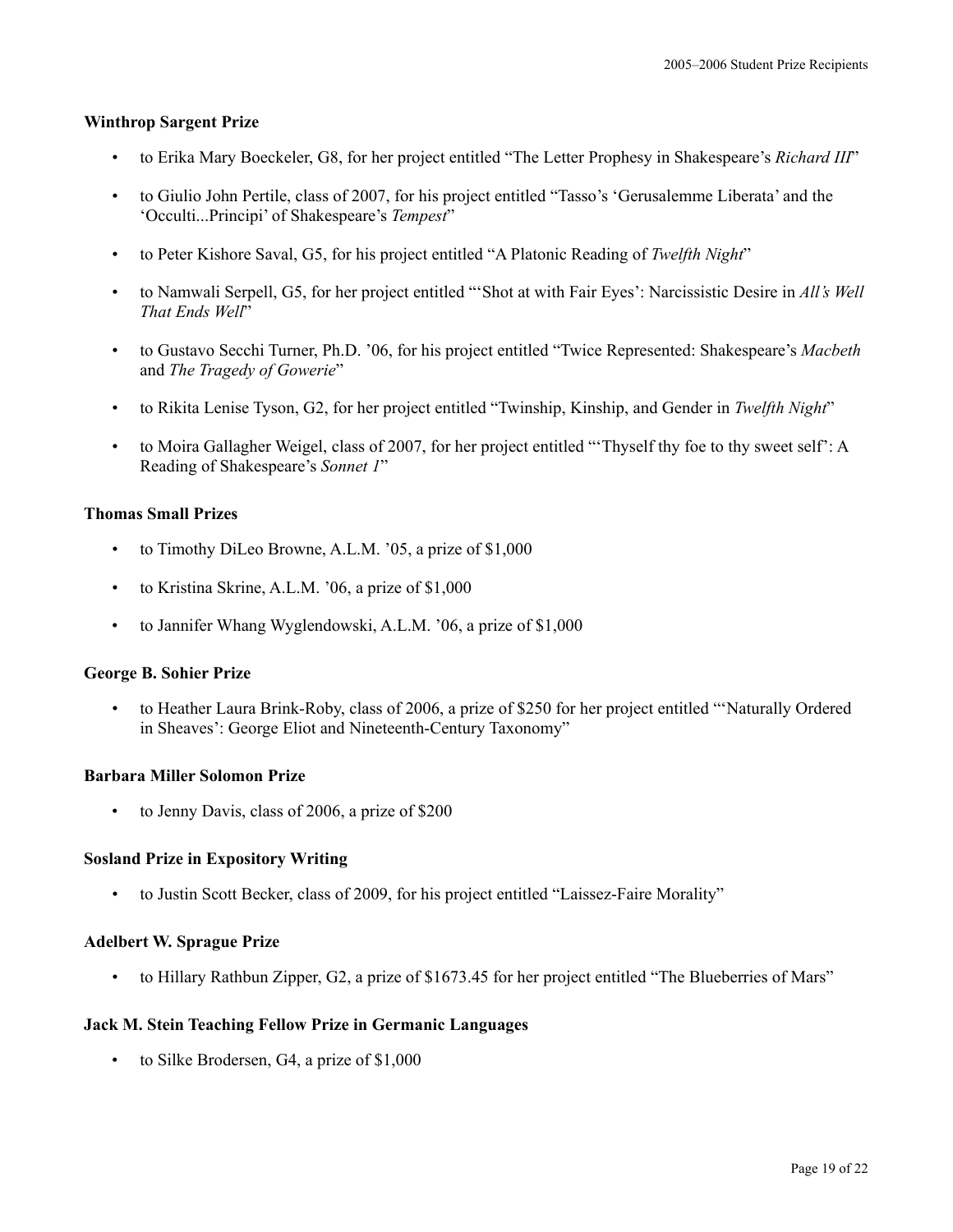## **Louis B. Sudler Prize in the Arts**

• to Melissa Elaine Goldman, class of 2006, a prize of \$1,000

#### **Charles Sumner Prize**

• to Maria Dimitrova Popova, Ph.D. '06, a prize of \$10,000 for her project entitled "Judicial Independence and Political Competition: Electoral and Defamation Disputes in Russia and Ukraine"

## **Tau Beta Pi Prize**

to William James Adams, class of 2006, a prize of \$100

#### **Alexis de Tocqueville Prizes in Social Studies**

- to Amelia Eyre Atlas, class of 2006, a prize of \$500 for her project entitled "At the Critical Crossroads: Lionel Trilling and the Transformation of the Public Intellectual"
- to David Ramsey Ferris, class of 2006, a prize of \$500 for his project entitled "Queer Legal Analysis"

## **Robert N. Toppan Prize**

• to Mark Steven Copelovitch, Ph.D. '05, a prize of \$5,000 for his project entitled "Governing Global Markets: Private Debt and the Politics of International Monetary Fund Lending"

#### **Joan Gray Untermyer Poetry Prize**

- to Marissa Concepcion Carrio, class of 2006
- to Emmet Francis McDermott, class of 2009
- to Rachel Jean Springer, class of 2006
- to Emily Kate Vasiliauskas, class of 2007

#### **Visiting Committee Prize for Undergraduate Book Collecting**

- to Harrison Ross Greenbaum, class of 2008, a first-place prize of \$1,000 for his project entitled "'A Uniquely Portable Magic': A Collection of Treasures from the Conjuring Arts"
- to Alexis Martyn Kusy, class of 2008, a second-place prize of \$750 for her project entitled "The Peculiar Collection"
- to Michael Hays Sanchez, class of 2007, a third-place prize of \$500 for his project entitled "Collecting the French Avant-Garde"

#### **Esther Sellholm Walz Prize**

• to Thomas Herold, G2, a prize of \$1,000 for his project entitled "Zeichen und Zeichendeutung in Goethe's *Roman Die Wahlverwandtschaften*"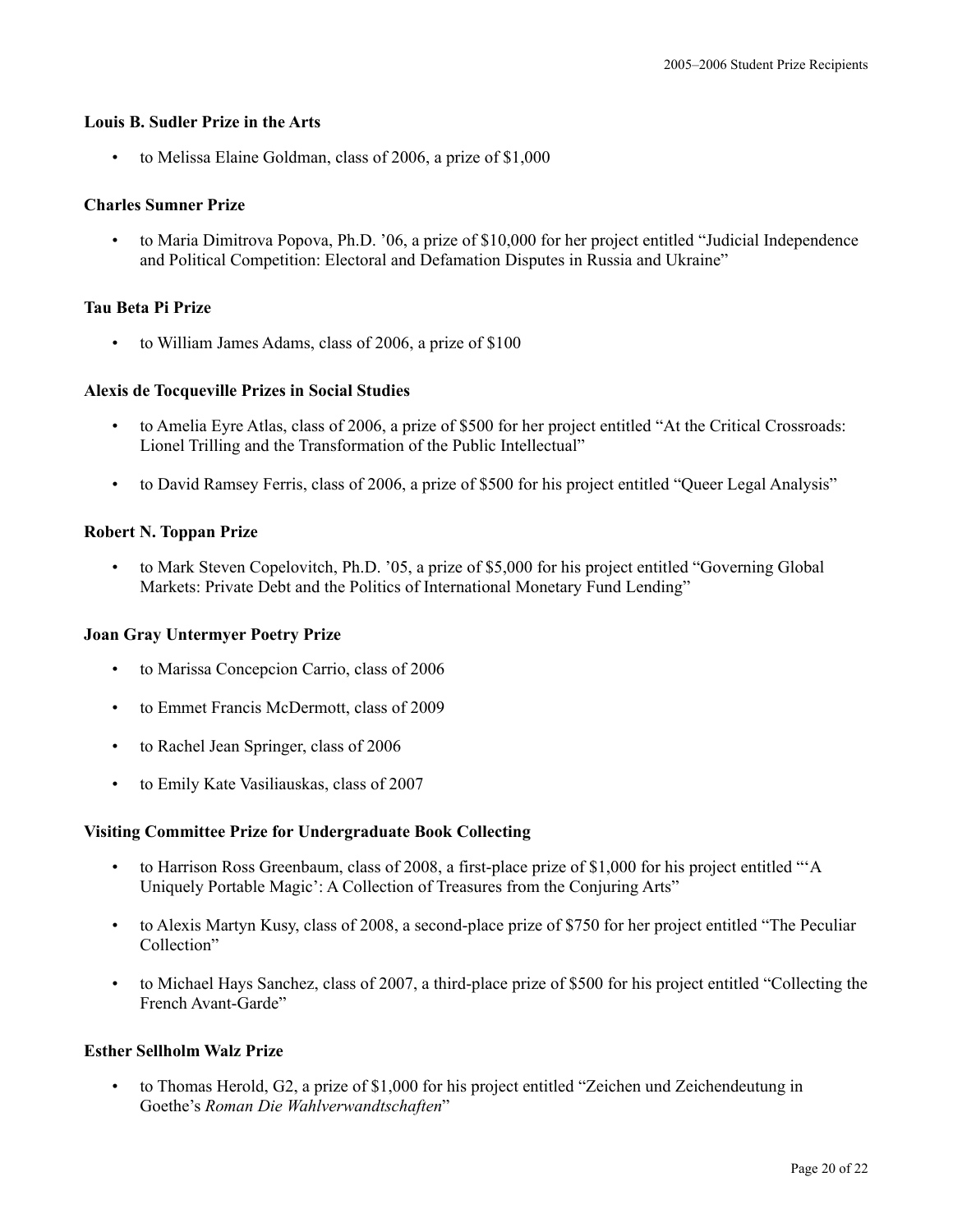## **Philip Washburn Prize**

• to William Peter Deringer, class of 2006, a prize of \$500 for his project entitled "Beyond the Idle Philosopher: William Petty, the Down Survey, and the Empowerment of Knowledge, 1652–1662"

## **Selma and Lewis H. Weinstein Prize in Jewish Studies**

• to Oluwarotimi Sewedo Okunade, class of 2007, for her project entitled "When Blacks Became Jews: The Polemic Ensuing from the Confrontation of Religion and Race"

## **Barrett Wendell Sophomore Essay Prize**

• to Andrew Barrow Malone, class of 2008, a prize of \$200

## **Jacob Wendell Scholarship Prize**

- to Nicole Ali, class of 2008, a prize of \$17,000
- to Yin Li, class of 2008, a prize of \$17,000
- to Christopher Henry Van Buren, class of 2008, a prize of \$17,000

## **Elizabeth Wilder Prize**

• to In Kyung Chae, class of 2009, a prize of \$1,000

#### **John H. Williams Prize**

• to Shih En Lu, class of 2006, for his project entitled "Quasi-Hyperbolic Discounting and the Dual-Self Model in Rubinstein-Stahl Type Bargaining"

## **Lenore Wilson Prize**

• to Chlöe Louise Stinetorf, class of 2006

#### **Wister Prize in Mathematics or Music**

- to Damian Joseph Blättler, class of 2006, a prize of \$894.79
- to Emily Claire Richmond, class of 2006, a prize of \$894.79

# **Thomas Wood Award in Journalism**

- to Francesca Marcella Mari, class of 2007
- to Anton Sergeievich Troianovski, class of 2008